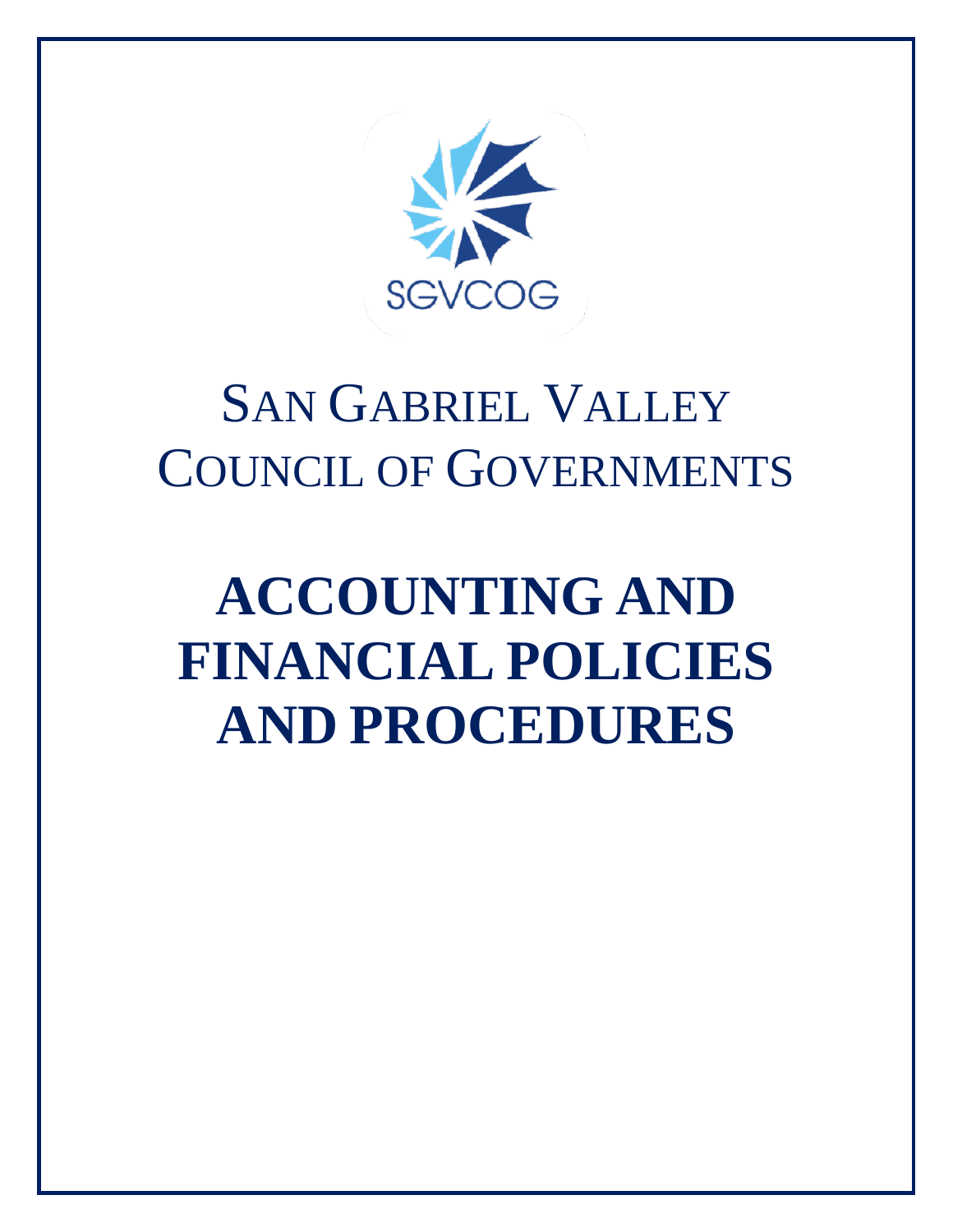## **INTRODUCTION**

The San Gabriel Valley Council of Governments (SGVCOG) Accounting and Financial Policies and Procedures Manual provides an overview of established guidelines for the financial management of the SGVCOG. This document formalizes accounting and financial procedures and documents internal controls. These policies are intended to ensure transparency, identify clear separation of duties, and maintain the overall integrity of processes.

# **ROLES & RESPONSIBILITIES**

## The Governing Board & Committees

The SGVCOG Governing Board meets monthly to review, discuss and approve staff recommendations relevant to the mission of the SGVCOG. These monthly meetings also provide an opportunity for staff to report on financial information, including monthly warrant registers. The Board is also presented with more detailed financial reports on a quarterly basis, including fiscal year budget status, expenditures by project, and grant reimbursement information. Capital construction project reports also include schedule and construction progress status. Annually, the Governing Board reviews and approves a fiscal year budget.

The Board has also identified the following committees to assist with financial oversight as follows:

- Capital Projects and Construction Committee;
- City Managers Steering Committee; and
- Executive Committee.

#### Staff

Below is a summary of the responsibilities of staff with regard to the finance and accounting duties of the SGVCOG:

#### **Executive Director**

- Manages day-to-day operations and implements Board directives
- Reviews final financial reports (budget, monthly/quarterly & bank transaction reports)
- Executes contracts and agreements
- Authorizes bank transactions
- Approves invoices

#### **Director of Finance**

- Prepares annual budget
- Prepares annual Indirect Cost Allocation Plan (ICAP)
- Prepares monthly and quarterly financial reports
- Ensures compliance with SGVCOG investment policy
- Authorizes bank transactions

#### **Senior Accountant**

- Reviews and posts account payables, journal entries
- Prepares check batch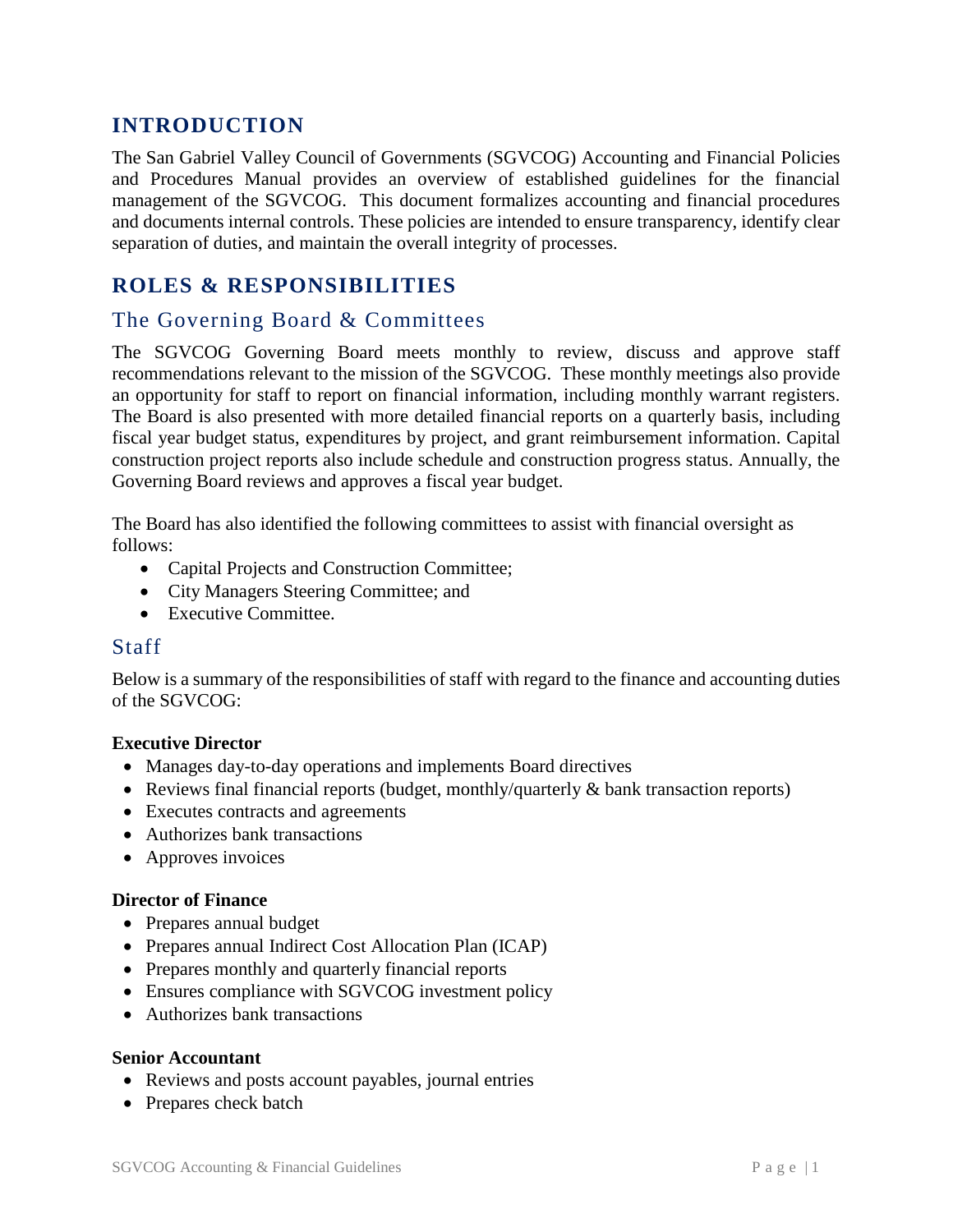- Prepares warrant register
- Reviews bank reconciliation
- Initiates electronic fund transfers

#### **Accountant(s)**

- Tracks accounts receivable
- Reconciles account balance sheets
- Prepares and records journal entries
- Prepares bank reconciliation
- Prepares grant billing
- Prints checks

#### **Project Assistant**

- Processes invoices for non-capital projects
- Reconciles credit card billing statements
- Maintains and accounts for petty cash

#### **Administrative Services Manager**

- Administers employee payroll and benefits
- Oversees processing of quarterly Governing Board stipend payments & year end W-2s
- Prepares annual State Controller's Compensation Report

#### **Administrative Assistant/HR**

- Assists with employee payroll and benefits processing
- Serves as Filing Officer for Governing Board Statements of Economic Interest Filings
- Processes quarterly Governing Board stipend payments

#### **Project Managers/Non-Capital Projects** *(PM refers to staff member assigned to overseeing a project)*

- Tracks grant budgets
- Ensures compliance with grant requirements
- Manages procurement processes for contracts related to projects
- Reviews and processes contractor invoices

#### **Chief Engineer**

- Manages construction project budgets
- Manages schedules for construction projects
- Executes construction-related/capital project contracts and agreements
- Approves capital project contractor invoices
- Authorizes bank transactions

#### **Grants Manager/Capital Projects**

- Manages grant funding and application/restrictions
- Assists with preparation of grant applications
- Tracks grant budgets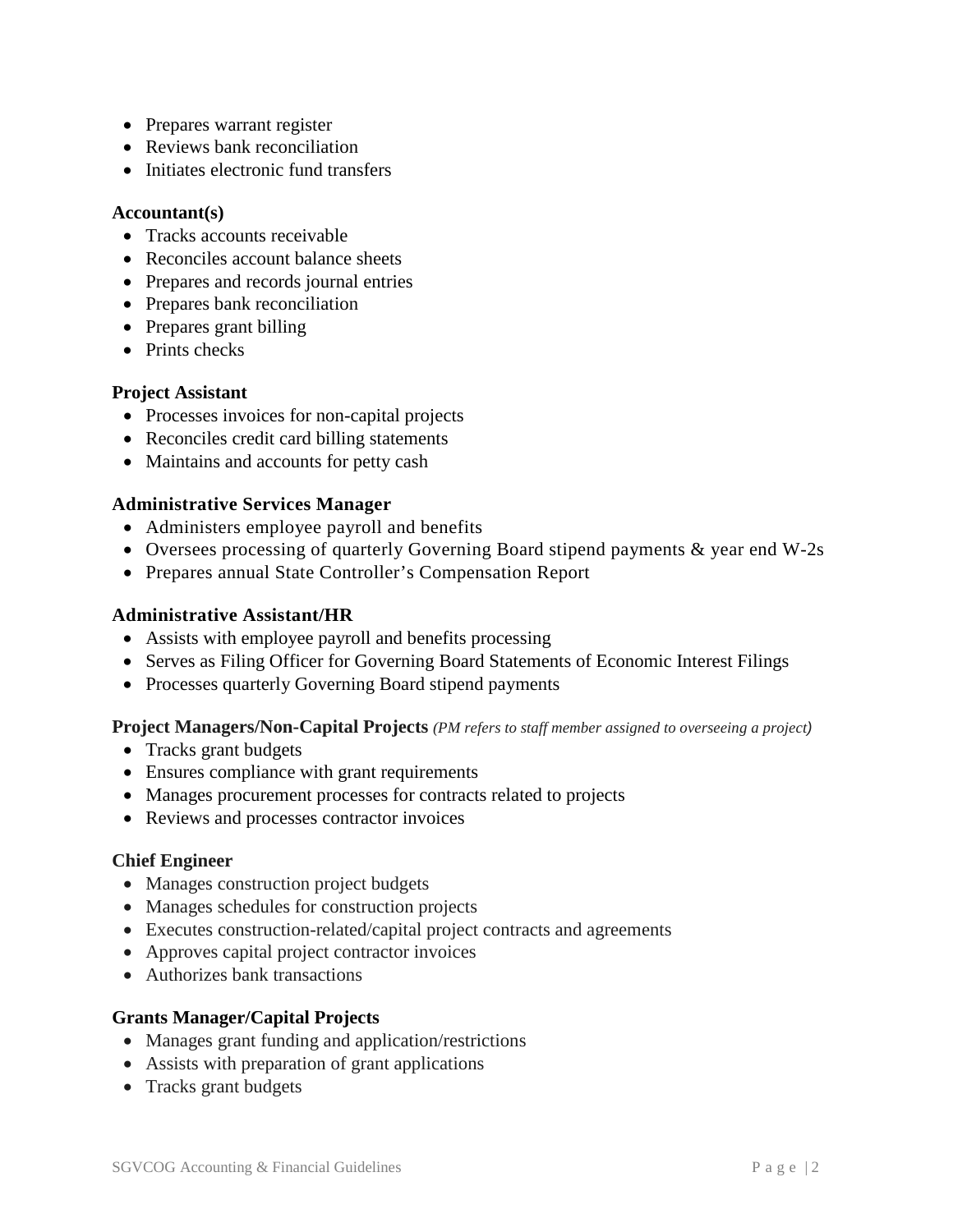## **Project Managers (Capital Projects)**

- Manages construction projects and budgets
- Reviews and approves contractor invoices

### **Program Manager (Capital Projects)**

- Tracks capital project budgets and schedules
- Reviews and provides second/final approval of progress payment invoices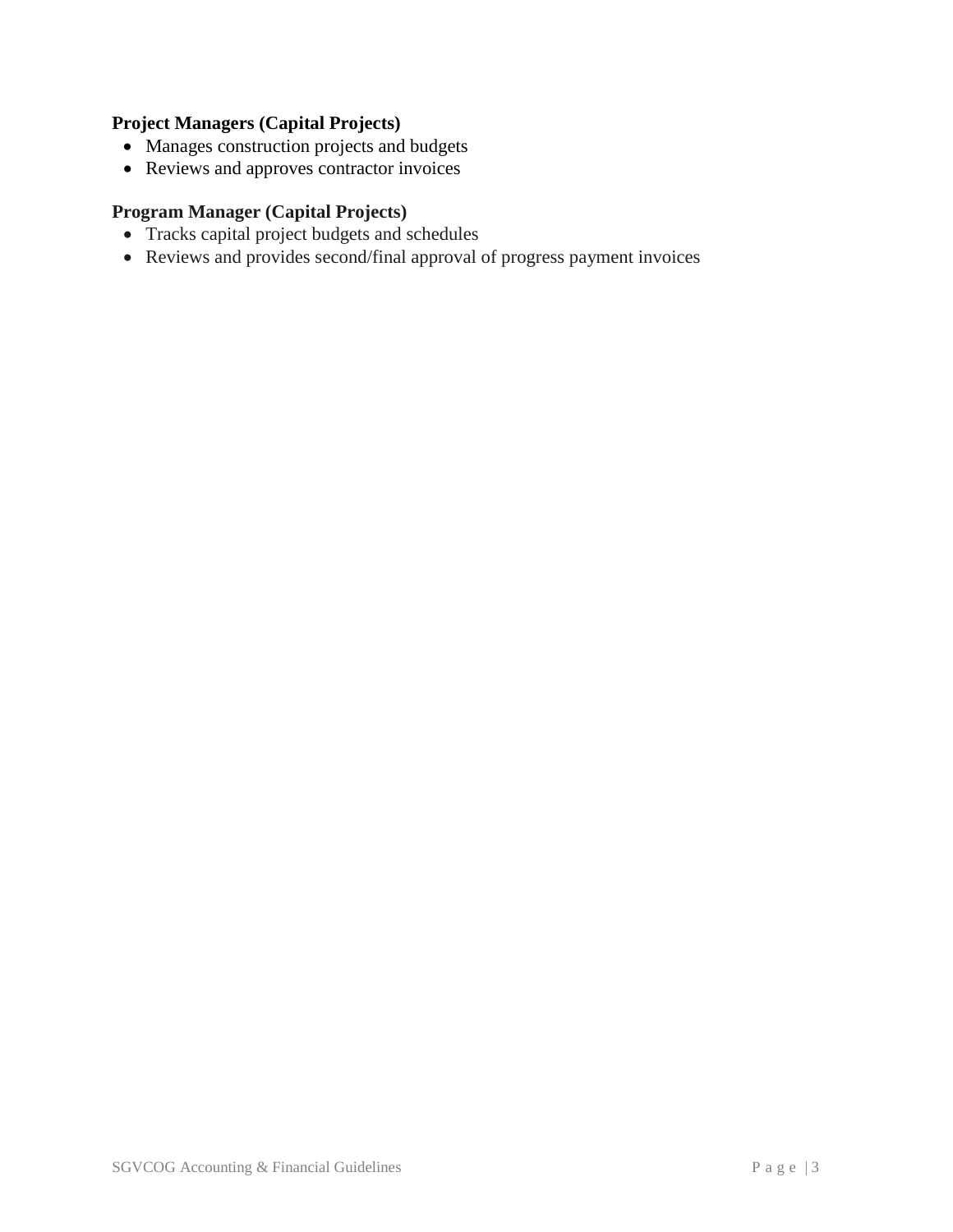# **ANNUAL BUDGET**

In accordance with SGVCOG bylaws, the Governing Board adopts an annual budget prior to the start of the fiscal year (July 1<sup>st</sup>). The budget preparation process typically begins in February. The annual fiscal year budget includes proposed programs and expenditures for the upcoming fiscal year. The budget may be amended periodically by the Governing Board to reflect variations (increases or decreases) in income or expenses during the year. In addition, it presents a fiscal year end snapshot of the projected expenses categorized by type of expenses and by program for the prior year.

At a minimum, the annual budget shall include the following information:

- Projected income
- Projected total expenditures
- Staffing levels
- Construction project cost estimates to date
- Construction project funding status
- Status of construction budget and schedules
- Status of prior fiscal year goals
- Proposed new fiscal year goals

The final board-adopted budget is posted on the SGVCOG's website (www.sgvcog.org).

SGVCOG staff is responsible for operating within the financial perimeters set by the approved budget and available funding. The Executive Director meets regularly with key staff to review and update project budgets and schedules where applicable.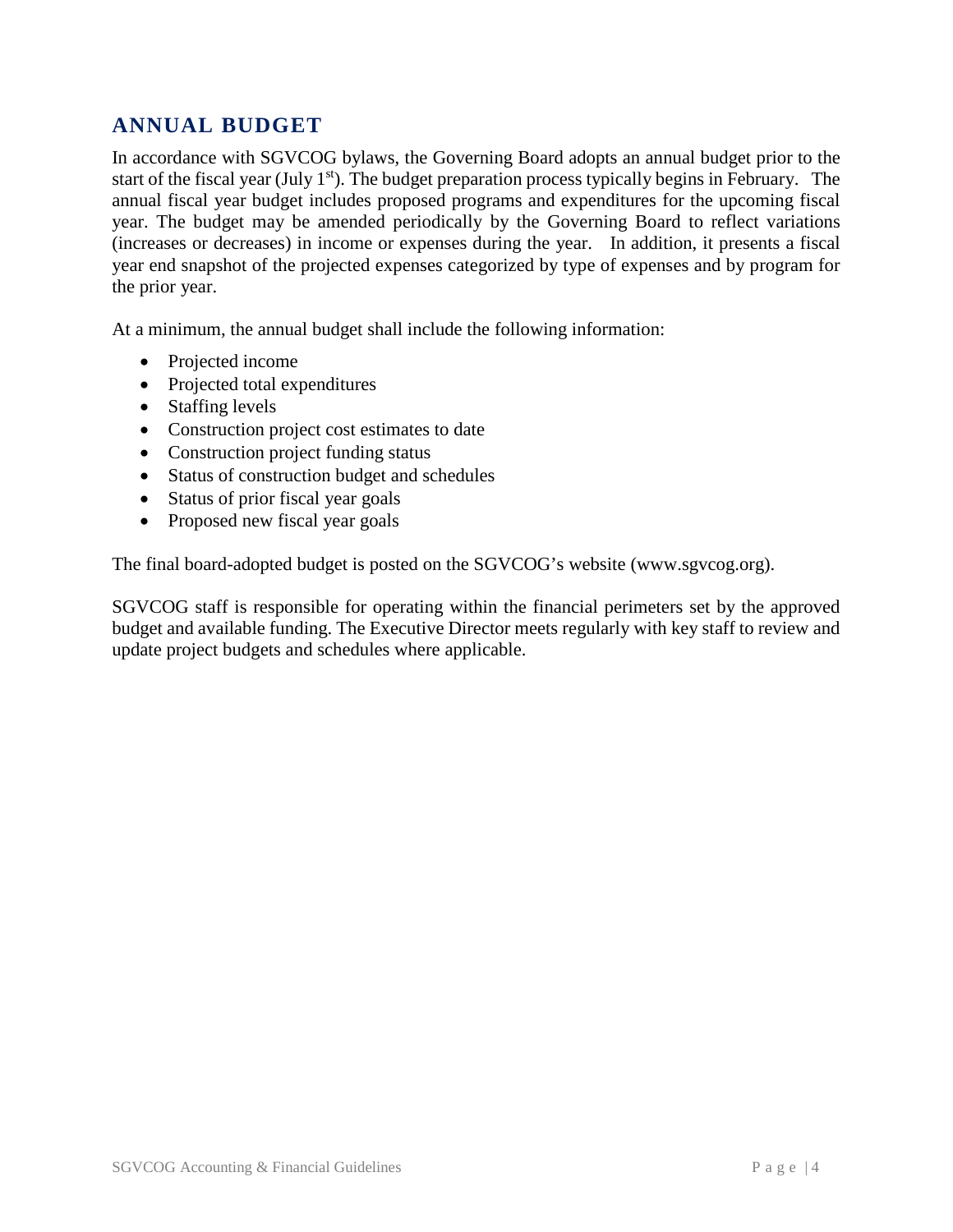# **REPORTING**

Regular financial reporting provides valuable information on the ongoing financial condition of the SGVCOG and assures transparency

# Monthly Reports

Monthly reports are provided to the SGVCOG Governing Board and contain bank account balance information and monthly warrant registers.

## Quarterly Reports

Quarterly reports are presented to the SGVCOG Executive Committee, City Managers' Steering Committee and Governing Board. These reports include a more comprehensive review of the financial condition of the agency, with an emphasis on flagging potential risks of a project generating a deficit. The quarterly reports include the following:

- Grants receivable aging
- Budget status
- Revenue by source status
- Trial balance
- Project funding by source
- Investment status and compliance
- Construction project allocations vs. estimated completion
- Construction expenditure forecast
- Construction project schedules
- Audit Finding Information (construction)

Applicable construction reports will also be presented to the Capital Projects & Construction Committee. Quarterly progress and expenditure reports are also submitted to Metro, as required under the terms of a Memorandum of Understanding, for ACE Projects.

## Annual Financial Audit

The SGVCOG is required to perform a financial and compliance audit each fiscal year. The independent audit includes a comprehensive evaluation and opinion to confirm the statements fairly present the agency's financial position. Additionally, the ACE Project is required by the federal government to monitor compliance with regulations governing the use of federal funds. The annual financial and compliance audit is posted on the SGVCOG (www.sgvcog.org).

In accordance with best management practices, professional audit services are procured to provide these services at least every five years.

## Annual State Controllers Report

In accordance with Assembly Bill 341 (Government Code Section 53891), cities, counties and special districts are required to submit compensation reports to the State Controller's office annually. The request for compensation information is initiated electronically from the State Controller's office. The Human Resources agent is responsible for submitting the Compensation Report that includes employee salary and benefits information as well as compensation provided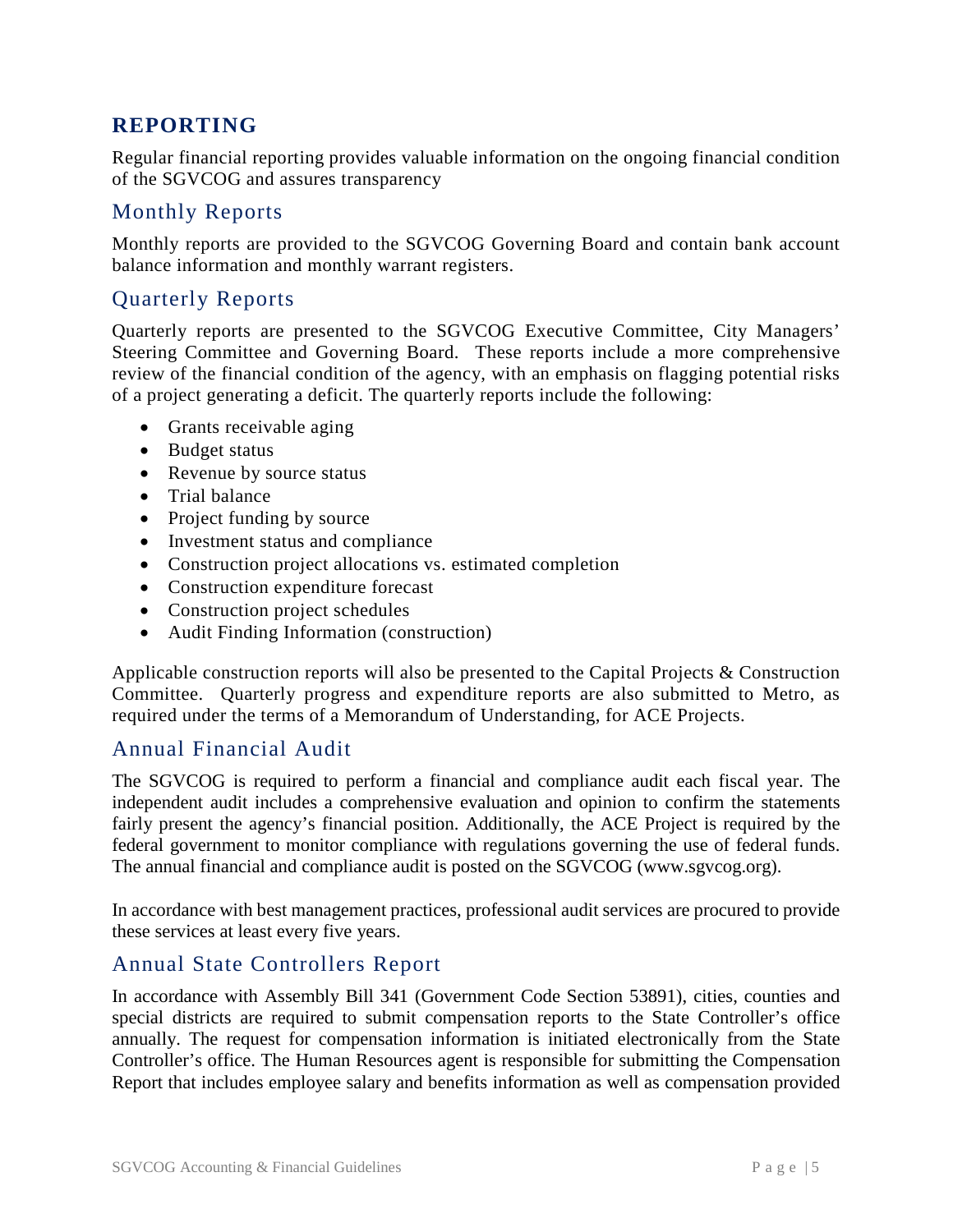to the Board members. CalPERS also requires position salary range information to be available on the SGVCOG website.

A Planning Agency Financial Transactions Report is also provided to the State Controller's Office. This annual report, due in October is prepared by the SGVCOG contracted financial auditors with balance sheet, revenue and expenses statements obtained from the Finance Director.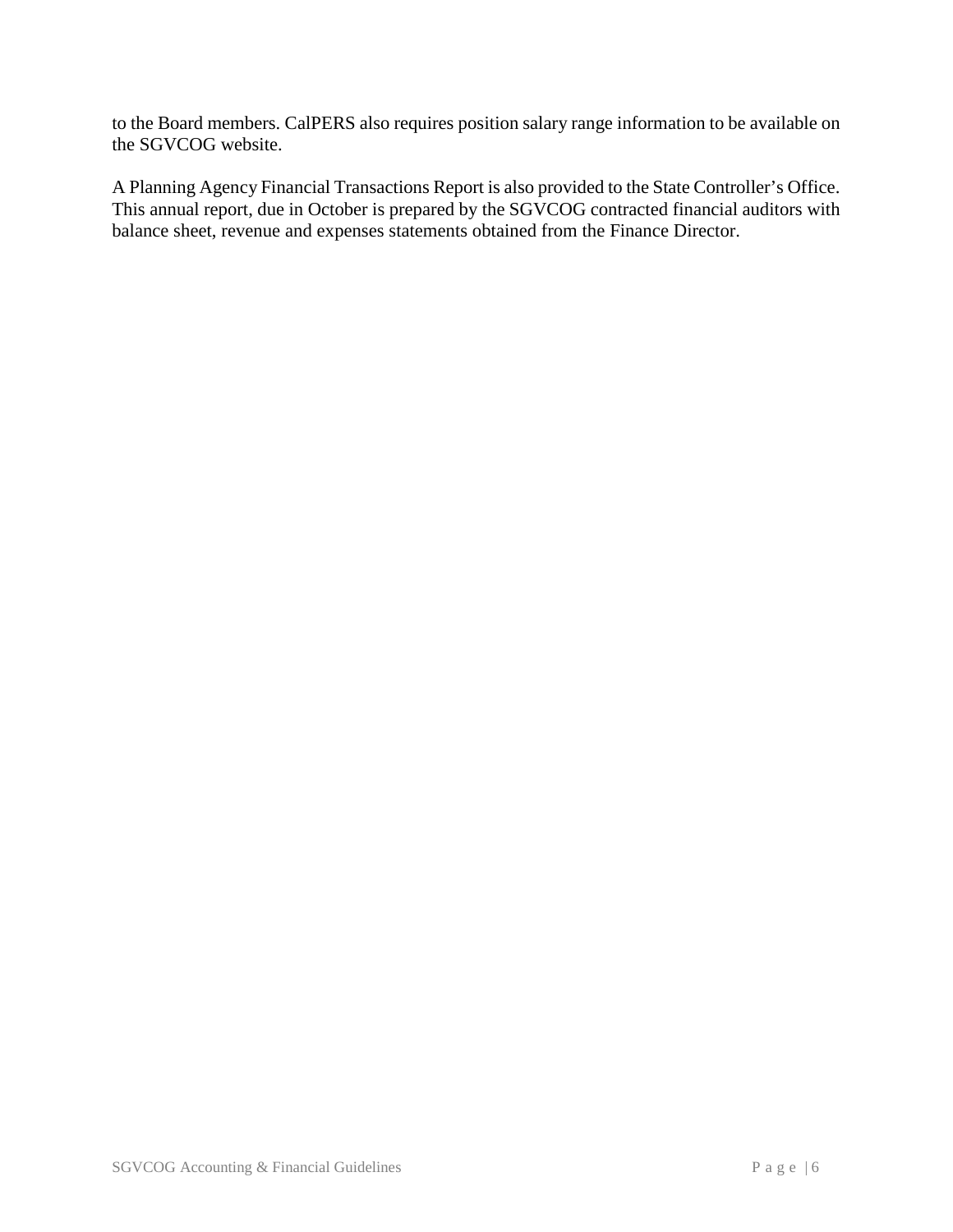## **BANKING**

The SGVCOG maintains operating and investment bank accounts with access limited to key management and Governing Board Officers.

## Signature Authorization

All checks issued will require one or more signatures. The following individuals are signers on the SGVCOG bank accounts:

- Executive Director
- Finance Director
- Chief Engineer
- Governing Board President
- Governing Board First Vice-President

## Access to SGVCOG Bank Accounts

The following individuals have on-line access to SGVCOG bank account(s):

- Executive Director
- Finance Director
- Chief Engineer

If changes occur resulting in separation from the SGVCOG of an authorized position either of staff or Board officer, access to SGVCOG bank accounts will be immediately terminated by way of notification to the bank by either the Executive Director or Finance Director.

#### Authorization Limits

Checks in the amount of five thousand dollars (\$5,000) or less require one (1) signature from an authorized signer. Two signatures are required for checks \$5,001 and above. Check warrant registers are provided monthly to the Governing Board.

## ACH & Online Wire Transfers

Checks, Automated Clearing House (ACH) and online wire transfers are only issued for approved expenditures. Examples include: payment of salaries and expense reimbursements to employees, board member stipend and expense reimbursements, vendor invoices, right-of-way acquisition, construction utility and agency reimbursements.

Authorization limits for ACH and On-Line Wire Transfers carries a maximum limit that may be authorized within a 24-hour period and is as follows: \$5 million – Executive Director and Chief Engineer; \$2 million – Finance Director. Larger amounts (>\$500,000) *almost always* will be attributable to construction related activities.

#### **Procedure**

**ACH Payments**: The SGVCOG's bank is Citizens Business Bank (CBB). On-line transactions are permitted through a tiered process to ensure integrity. The process begins with accounting staff reviewing documentation for adequate approvals and supporting documentation. Thereafter, a payment processing report is provided to the Senior Accountant to initiate the process of ACH. CBB has issued electronic devices with associated codes to approved personnel unique to each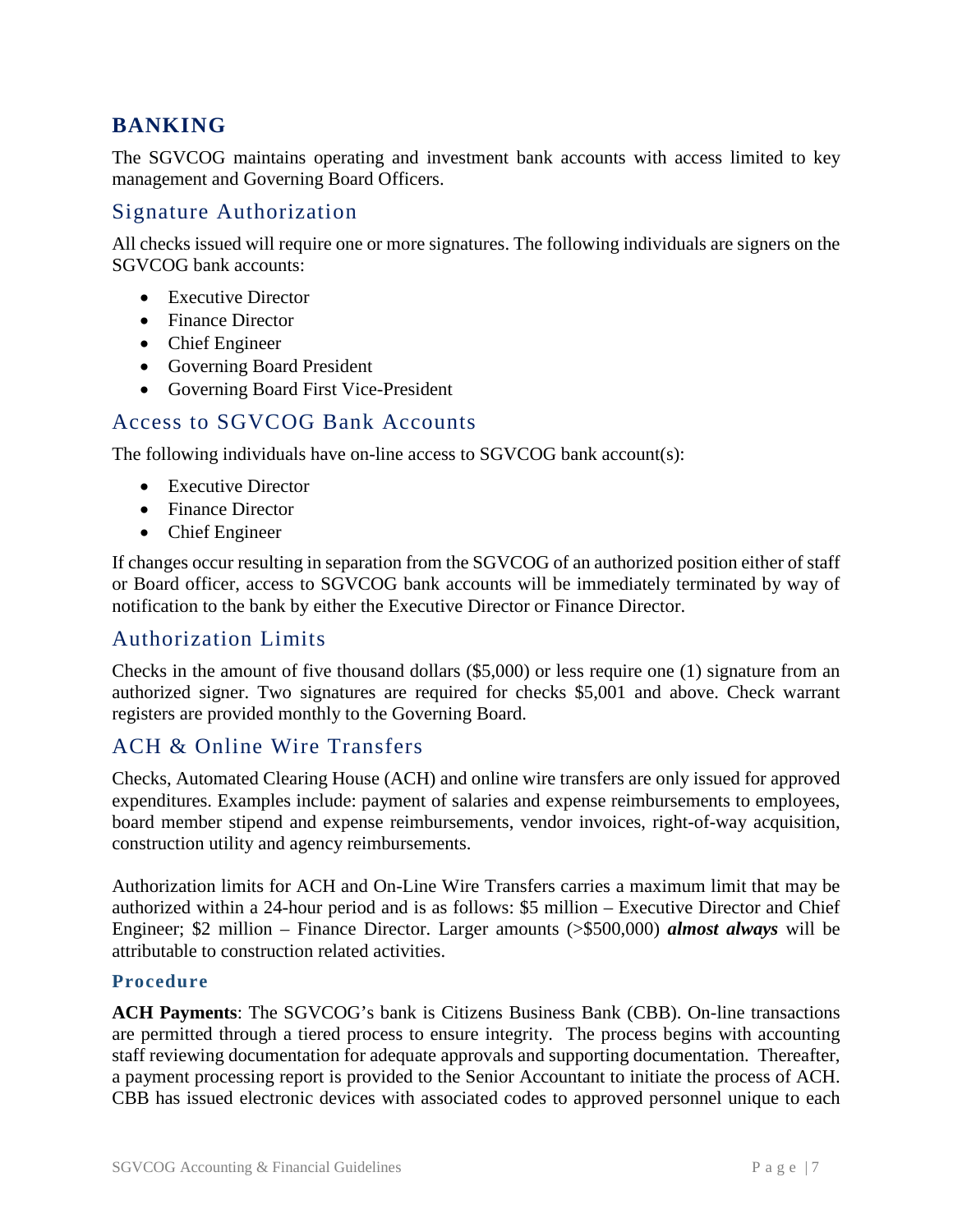authorized user in which to process transactions. After verification of totals, the Senior Accountant utilizes the on-line access to initiate the ACH payment request. This initiates the payment request.

In order to authenticate each electronic transaction, CBB has issued electronic devices (tokens) to process transactions. Tokens are issued to specific approved personnel (i.e. Executive Director, Chief Engineer and Finance Director). Once the on-line payment request is created, an electronic authentication number is sent to the token. The approved personnel must then input this authentication number in order to continue the transaction. The token can only be used by the assigned personnel and is immediately deactivated should the employee separate employment with the SGVCOG.

**Wire Transfers:** On-line wire transfers are rarely used but are typically used for property acquisition transactions and made to the title company handling the transaction. As with ACH payments, the Senior Accountant will initiate the on-line wire transfer after all approvals and documentation is in order. The final step to complete a wire transfer is performed by one of the three authorized persons listed earlier (Executive Director, Chief Engineer or Finance Director). Thereafter, CBB verifies the transaction via a phone call to the Senior Accountant.

Internal audits are performed periodically by agency auditors on ACH and wire transfers in accordance with internal audit policies and procedures.

## Bank Reconciliation

Regular bank reconciliation assures the balance on SGVCOG accounting records equal the corresponding information on a bank statement. The information on the bank statement is the bank's record of all transactions impacting the account during the past month. A summary of bank activity is reflected in the monthly warrant register.

#### **Procedure**

**Daily bank activity report** are generated by the Finance Director by accessing operating accounts via on-line banking. The daily activity report is reviewed and compared against bank statements by the Accountant. If a transaction requires correction or reclassification, a journal entry is created by the Accountant to include in the bank reconciliation process. The bank reconciliation report is reviewed by the Senior Accountant and in final, approved by the Finance Director.

The bank reconciliation worksheet will be updated with transactions such as:

- Check or electronic deposits or wire transfers;
- Inter-account transfers:
- Interest income earned on investments: and
- Payroll activities such as payroll checks and tax liabilities, EFT payments.

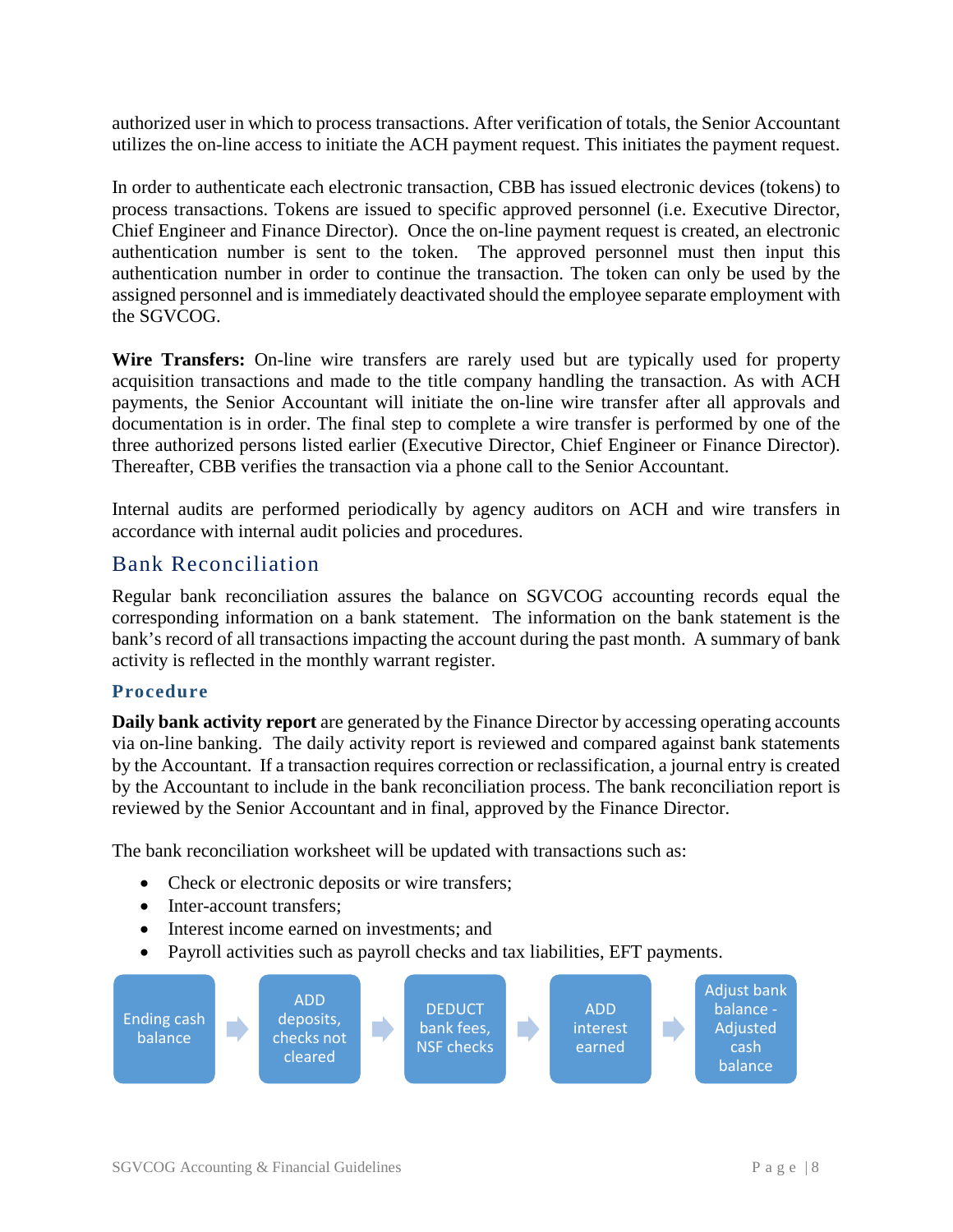**Monthly bank reconciliation reports** are prepared by the Accountant by cross-referencing the accounting system logs with bank statements received from the Finance Director. Bank statements show all checks that have cleared, with outstanding checks verified by the Contracts Auditor. The final report is completed no later than five working days after the end of the month and approved by the Finance Director. A copy of the report is given to the Executive Director. The final report and corresponding documentation are kept both electronically and in hard copy in the accounting department files.

# Journal Entries

A Journal Entry is an accounting log that is used to record a transaction in the general ledger from non-interfacing modules (i.e. accounts payable and recordkeeping applications). There are two types of general journal entries used in the Microsoft Dynamics GP financial system that can be categorized by:

- **General Journal Recurring Entry:** A journal voucher that occurs to record grant reimbursement receipts, write-off of prepaid expense, interest revenue, and payroll charges on a regular basis (e.g., monthly or quarterly).
- **Correcting Journal Entry:** A journal voucher used to correct or reclassify transactions that were identified during routine analysis.

Staff aims to minimize the need for adjusting entries. If a journal entry is necessary, staff will ensure justification is sufficiently documented.

#### **Procedure**

Journal entries are entered in the general ledger through a journal voucher. The journal voucher is the physical document that identifies journal entry type, date, debit/credit amount(s), and purpose for the journal entry. The process is as follows:

- 1. The Accountant receives a request for a journal entry with supporting documentation.
- 2. The Accountant enters a journal voucher for each item to be posted in the general ledger. Entries in the general ledger are reviewed by the Senior Accountant before receiving final approval of the Finance Director. All supporting documentation must be attached to the journal voucher for approval.
- 3. Upon approval by the Finance Director, the Senior Accountant posts the journal voucher into the general ledger.
- 4. Supporting documentation is returned to the Accountant for filing. An electronic copy and a hard copy are kept in the accounting department files. Journal vouchers are filed in batch sequence.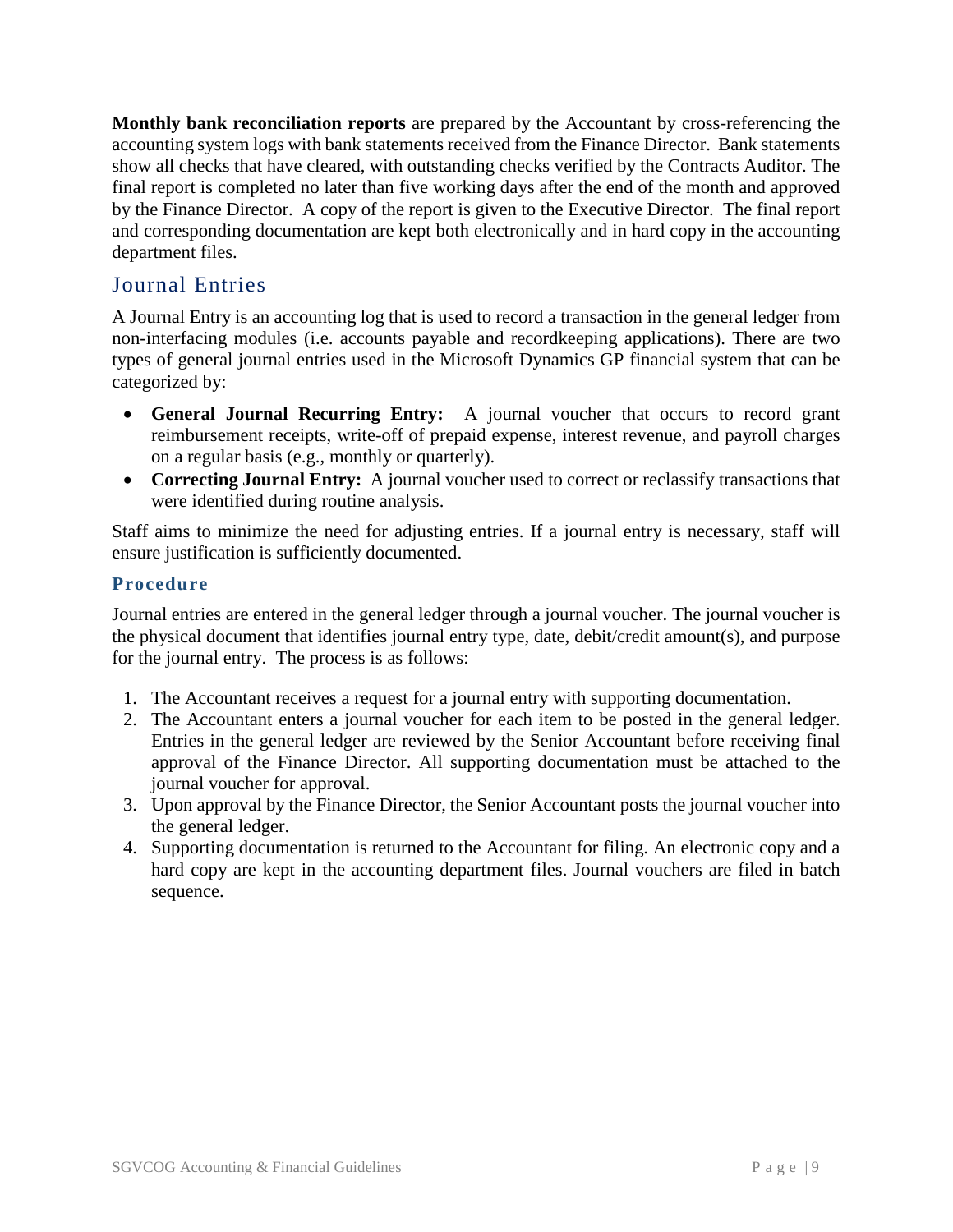## **PETTY CASH**

While the SGVCOG does not seek to receive or use cash for normal business transactions, a petty cash fund is available to provide a systematic method for paying and recording cash payment(s) deemed too small to be made by check or to a vendor that does not accept checks or credit cards. Petty cash is used sparingly.

SGVCOG maintains a maximum of four hundred dollars (\$400.00) petty cash in a secured location. These funds are replenished as needed. A designated project manager maintains control of and responsibility for payments disbursed from this fund. Total disbursement amount per occurrence may not exceed one hundred dollars (\$100.00). Disbursements require adequate documentation to justify their use and/or reimbursement. See Exhibit A (Purchase Request form). Receipts for all cash transactions must be submitted no more than three (3) business days after request.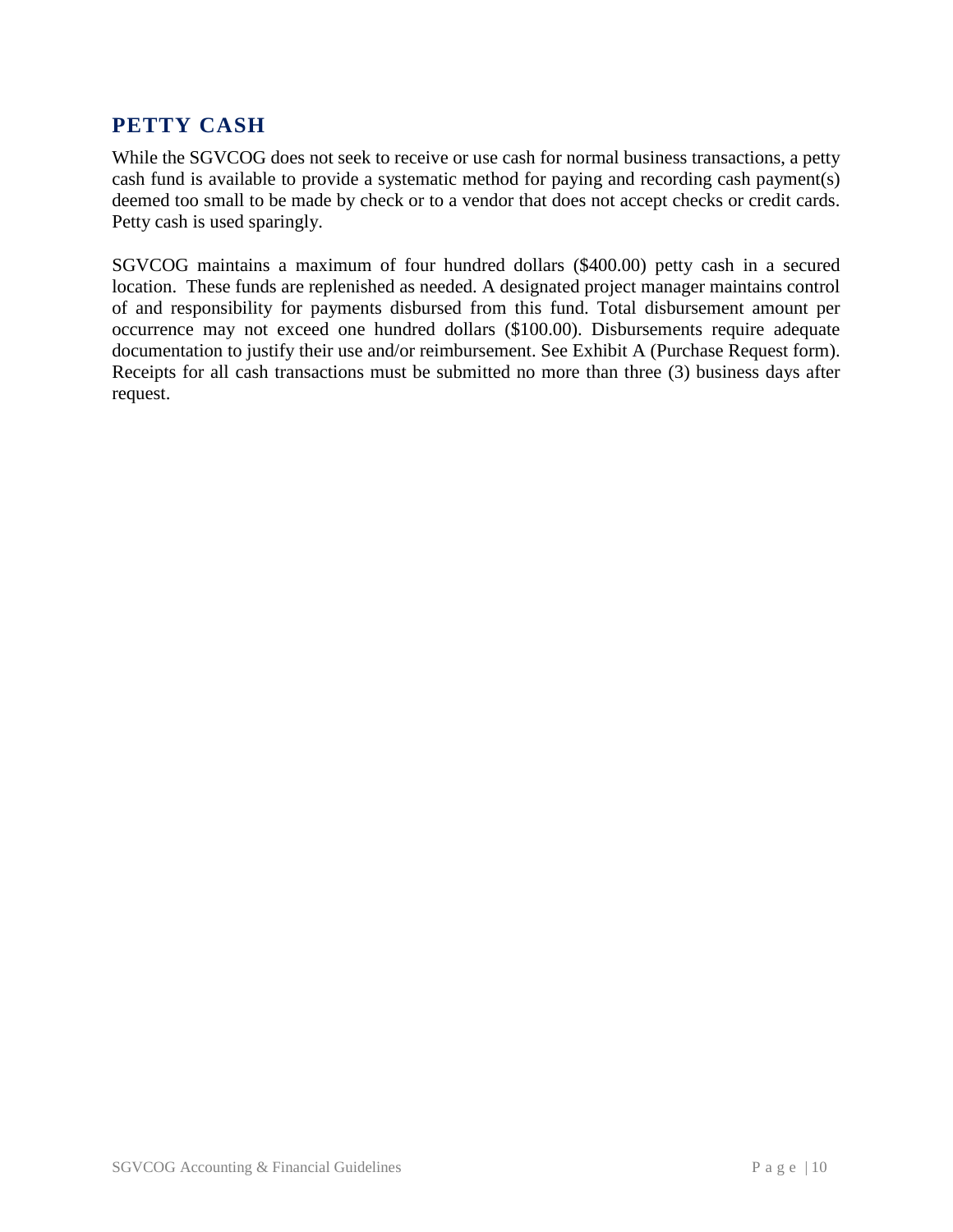# **ACCOUNTS RECEIVABLE**

## Cash and Check Receipts

Checks received by the SGVCOG are recorded and every attempt is made to deposit checks within (3) business days of receipt. Checks are securely filed in a locked cabinet until ready for deposit. The employee responsible for depositing checks cannot be the same employee responsible for logging checks for deposit(s).

### **Procedure**

- 1. The Accountant creates a receipt journal entry in the general ledger. The journal entry includes: the invoice number associated with the deposit, check amount, payer, and total amount of the deposit if there are more than one checks.
- 2. Checks received shall be restrictively endorsed ("For Deposit Only") with the appropriate bank account information and logged into the Bank Deposit Log by the Accountant. A copy of the check shall be attached to the printed Bank Deposit Log. Should the rare occurrence of cash be received as payment, cash should be counted and verified by an additional staff person upon receipt. It should be noted that it is not agency practice to accept cash as payment.
- 3. The Accountant shall prepare a bank deposit slip(s) with corresponding checks to be deposited by a member of the Administrative Services team.
- 4. The staff making a deposit must provide the receipt to the accounting department. If deposits are made after hours via the bank drop box which do not result in a deposit slip, this information should be noted in the Bank Deposits ledger.

## Annual Member Dues

Revenue from membership dues is the primary source of income to support the SGVCOG's dayto-day staffing and operations. The Governing Board and City Managers' Steering Committee have created a structure for agency-membership dues.

Annual membership dues are calculated on an annual fiscal year cycle. The membership fee includes a base rate, which is applicable to all membership agencies, and a per capita rate. The SGVCOG has established a cap for membership dues. Pending approval by the Governing Board, membership dues are CPI-adjusted annually. See Exhibit A for a sample dues invoice.

#### **Procedure**

Rates are reviewed annually by the City Managers' Steering Committee, and thereafter presented to the Governing Board for adoption. Once annual rates are approved and adopted, the Assistant Executive Director and supporting staff prepares the dues schedule for the coming fiscal year. The Accounting Technician invoices member agencies the first week of July and follows up on payments not received within 90 days.

## Grant Billing

In addition to annual membership dues, the SGVCOG relies on grant funding for projects. While each grantor may have specific grant process and/or invoicing requirements, general grant tracking procedures are in place to ensure all grant expenses meet the requirements of the granting agency.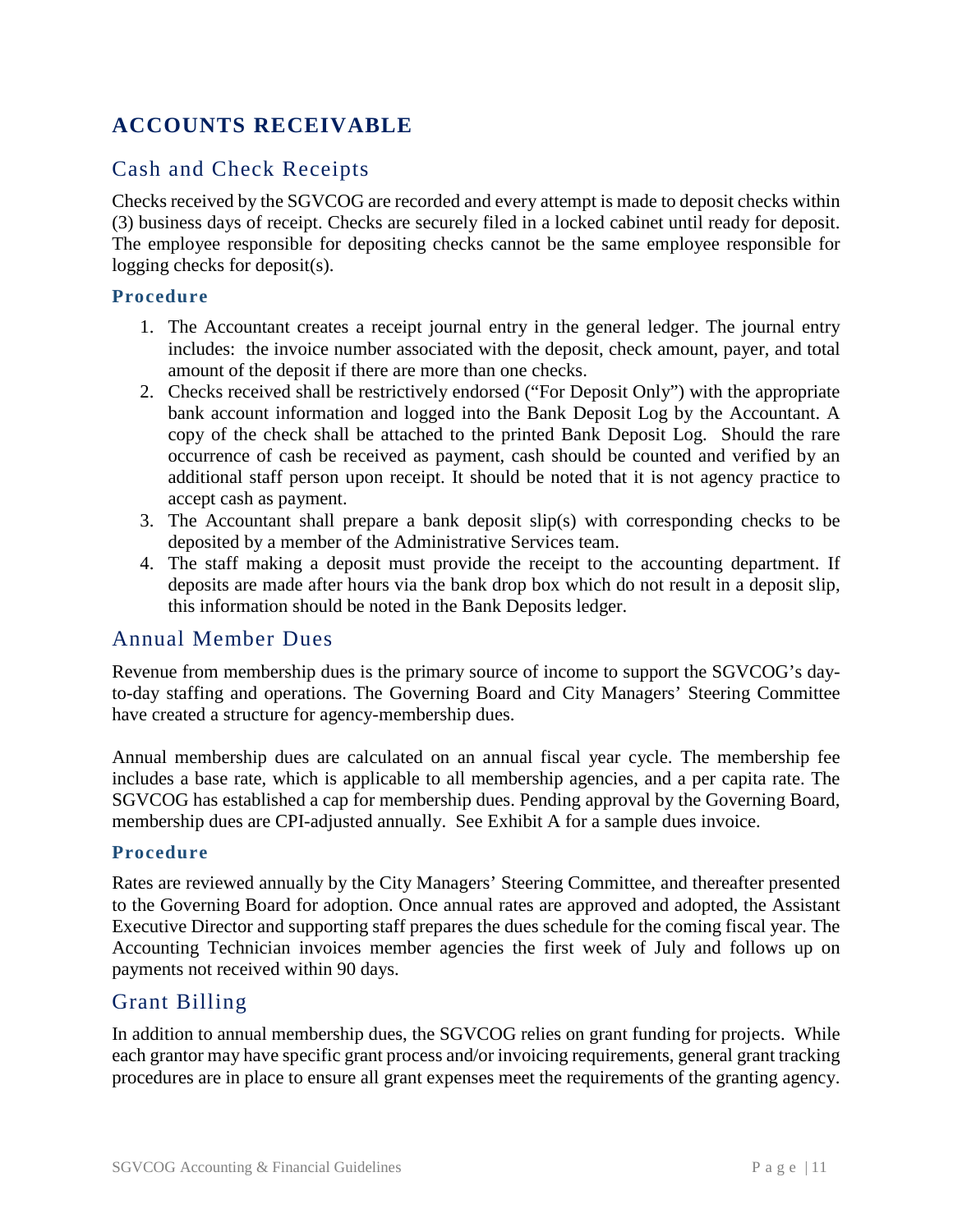## **Procedure**

The following is an overview of non-capital projects grant management:

- 1. Daily, staff input all grant billable time with description of work on their timesheets.
- 2. Monthly, staff track all project expenses and mileage on a separate expense form.
- 3. Within the first 5 days of the month, the Project Manager prepares a monthly grant summary report that details billable hours, by grant, and reviews for accuracy to ensure grant coding, hours and expenses are eligible.
- 4. Within the first 5 days of the month, finance staff compiles all paid invoices, approved and paid employee reimbursement request forms, and other approved expenses, along with appropriate documentation, and submits to Project Manager.
- 5. Project Manager inputs labor and expenses into monthly invoice tracking sheet.
- 6. Project Manager submits invoice information to finance staff to be entered into general ledger.
- 7. Project Manager submits final invoice package to Grant Manager at granting agency by the 15th of each month.
- 8. Project Manager updates budget tracking sheet to reflect invoice.
- 9. Monthly, finance staff prepares aging report and alerts Project Manager to follow up on any unpaid invoices that are more than 30 past due.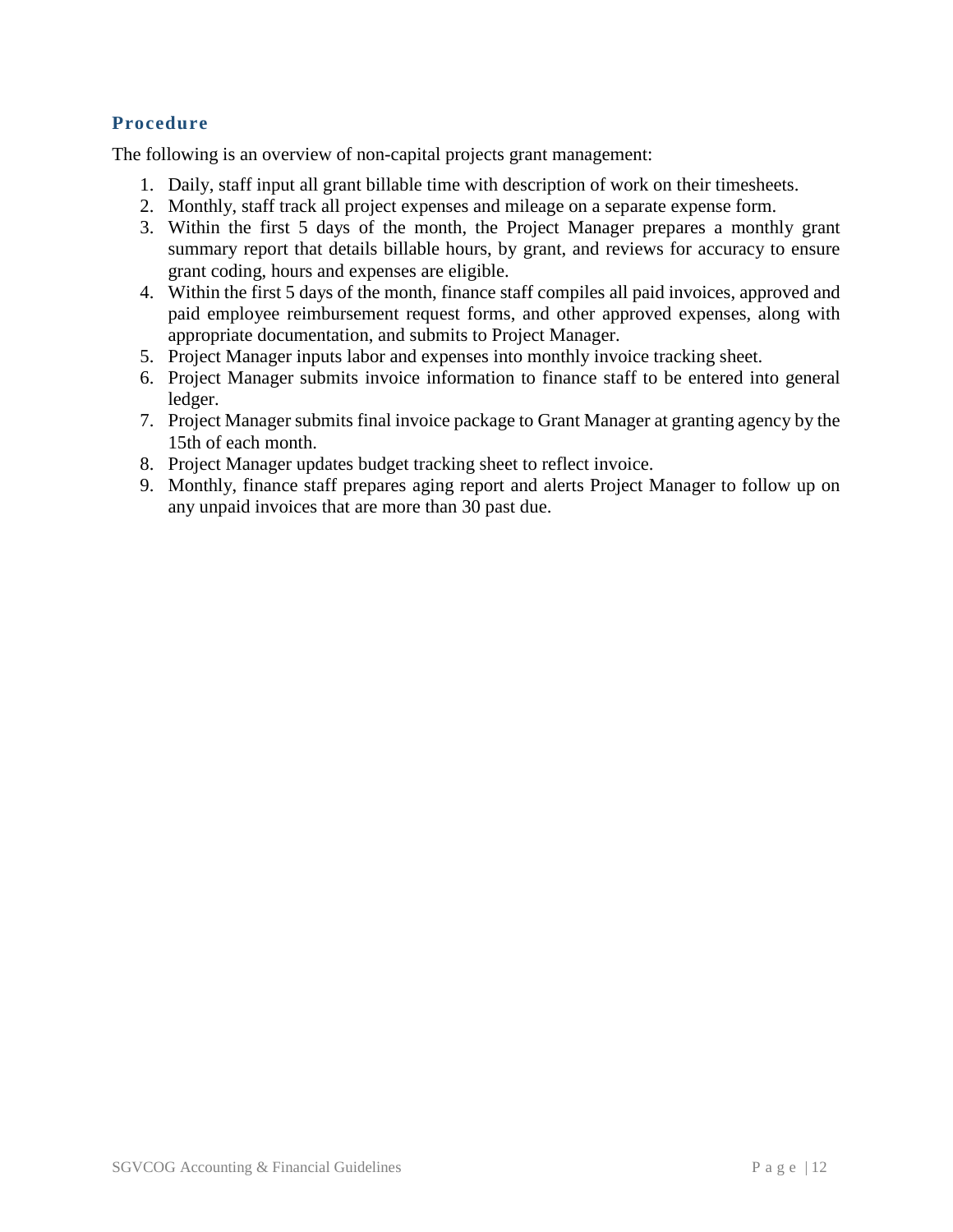# **ACCOUNTS PAYABLE**

## Invoices

The SGVCOG makes every effort to process invoices in an efficient manner to assure the SGVCOG remains in good standing with its vendors. General administrative re-occurring invoices, such as rent, require less review. However, due to their size and complexity, consulting contract and capital project related invoices require multiple reviews. Therefore, those invoices have a distinct review process, as described below.

#### **Procedure (Non-Capital Project)**

The Project Assistant receives the invoice, prepares a Purchase Request form and routes it with supporting documentation for approval authorization.

Project Managers are responsible to review invoices for assigned projects to ensure adequate supporting documentation is included, hours and budget is accurate. See Exhibit B (Professional Services Invoice Review Form). Once approved, the Project Assistant routes the invoice to accounting for payment. Approval limits for non-capital project invoices are as follows:

- Project Manager review/request for approval of invoices less than \$1000 and up to \$5,000
- Executive Director approval of invoices greater than \$5,000

#### **Procedure (Capital Projects)**

ACE Project construction invoices have a net 30 payment clause. Therefore, staff is required to process each invoice expeditiously while also ensuring supporting documentation will justify the payment amount. Construction contractor invoices are subject to a 10% retention hold, and funds are deposited into a jointly held escrow account. Funds are released upon approval from the Senior Project Manager.

The procedure for capital project construction invoices is as follows:

- 1. The Accountant receives the invoice, reviews it to confirm the billed costs are authorized and properly supported.
- 2. A progress payment estimate report, that is supported by a schedule of values, is prepared and includes the following:
	- Contract number, contractors name and project name;
	- Pay estimate and billing period;
	- Contract award value, approved changed orders and change notices;
	- Previous and current period earnings, retention and payments;
	- Signature by authorized contractor representative certifying under penalty of law to the correctness and accuracy of the estimate, the completion of working being billed, and the subcontractors and/or suppliers have been paid their share of previous payments; and

• Construction manager (if applicable) acknowledgement of review and approval.

- The schedule of values must contain the following:
	- Payment item number and description;
	- Billing unit, contract quantity, unit rate and contract value;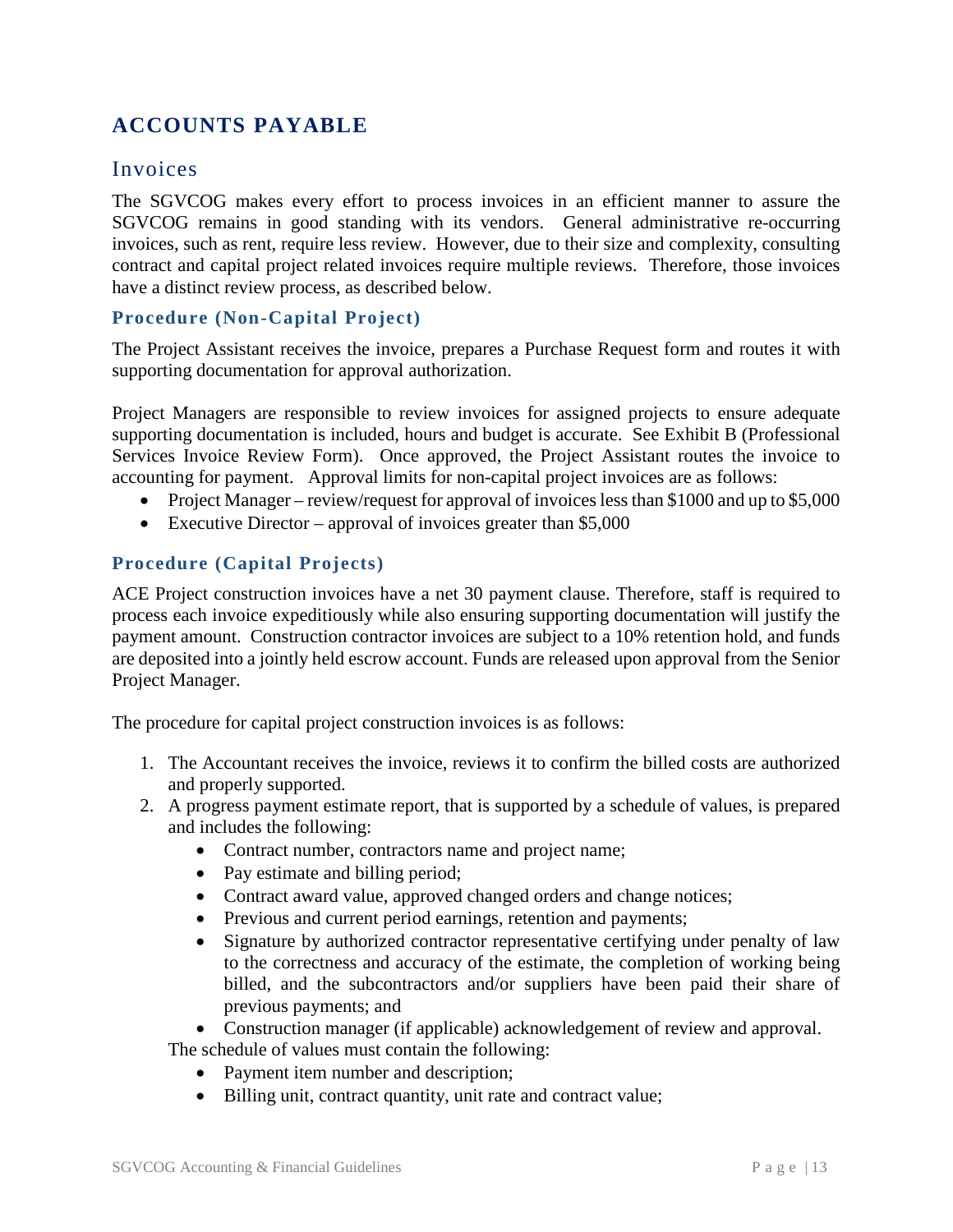- Completed quantity and earned value for the current period; and
- Cumulative balances for completed quantities and earned values.
- 3. Prior to approving the invoice, the Project/Program Manager must verify the following:
	- All conditional and unconditional releases are in order;
	- Certified payrolls are in order;
	- Updated project schedule is acceptable;
	- Billed work has been completed in a satisfactory manner; and
	- Billed quantities are in order.

The approval process is shown below:

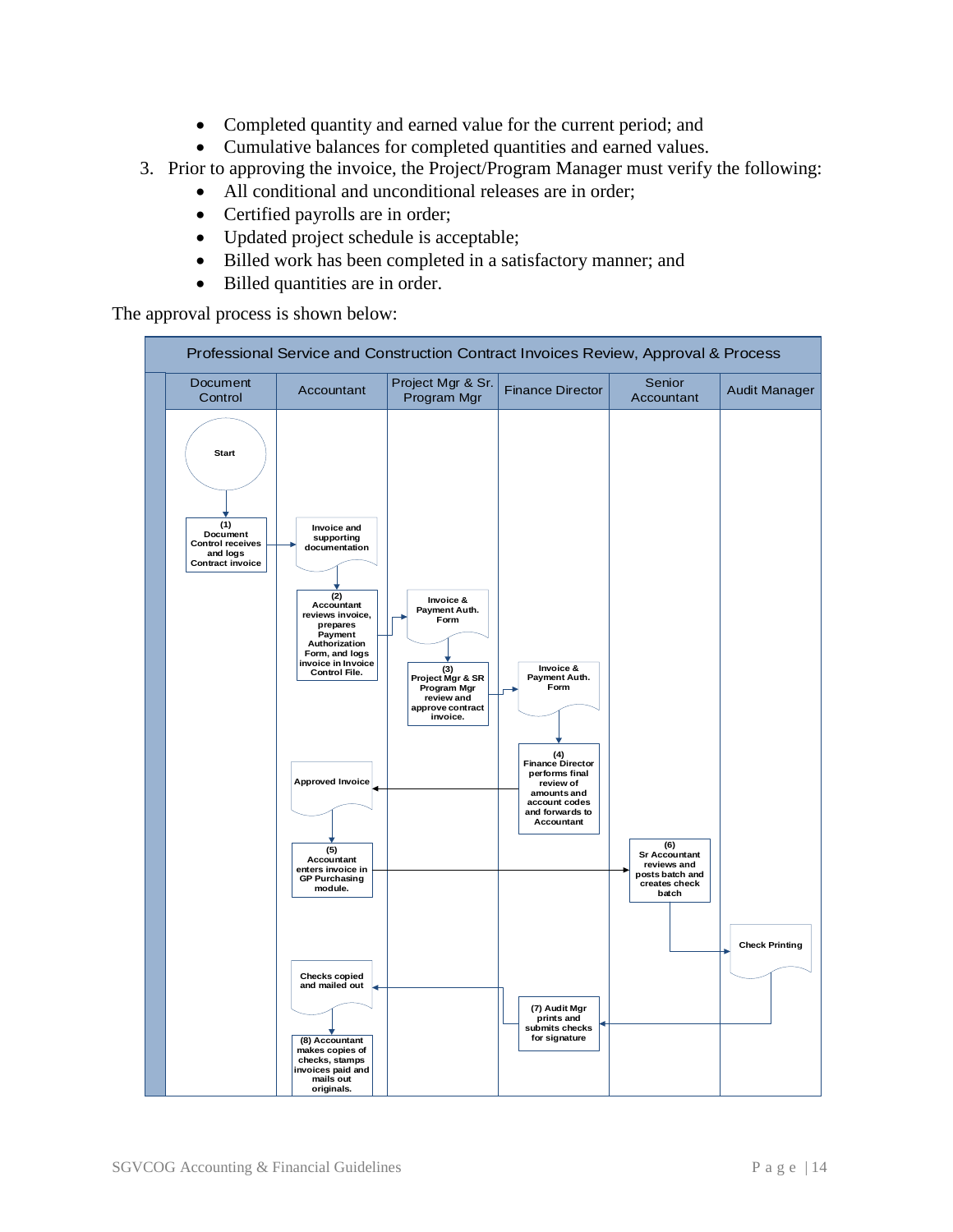## **Approval Authorizations (Capital Projects)**

| Invoice Type                               | Required Approval(s)                          |  |  |  |
|--------------------------------------------|-----------------------------------------------|--|--|--|
| Professional Services (Design)             | Senior Project Manager & Program Manager,     |  |  |  |
|                                            | Chief Engineer*                               |  |  |  |
| Professional Services (Program Management) | Program Manager & Chief Engineer              |  |  |  |
| <b>Construction Services</b>               | Senior Project Manager & Program Manager      |  |  |  |
| Construction (Fullerton Road project)      | Program Manager & Chief Engineer              |  |  |  |
| <b>Construction Management</b>             | Senior Project Manager & Program Manager      |  |  |  |
| Railroad                                   | Program Manager, Chief Engineer & Senior PM   |  |  |  |
| Right of Way                               | Program Manager, Chief Engineer & Senior PM   |  |  |  |
| Third Party Invoice Review                 | Senior Project Manager & Program Manager      |  |  |  |
| <b>Legal Services</b>                      | Project Manager, Chief Engineer & Senior PM   |  |  |  |
| Insurance (brokerage)                      | Contracts Manager & Chief Engineer            |  |  |  |
| Insurance policies                         | Administrative Services Mgr. & Chief Engineer |  |  |  |
| State & Federal Representation Services    | Dir. Gov/Comm Relations & Chief Engineer      |  |  |  |

Invoices related to capital projects require the following approvals:

\*Chief Engineer is required if cost will exceed 75% of the task order budget.

## Employee Expense Reimbursements

All employee reimbursement requests must be approved by the employee's direct supervisor prior to incurring the expense. Supporting receipts must be submitted with a detailed report of expenses.

Reimbursements sought from the Executive Director must be approved by either the SGVCOG Governing Board President or the Governing Board Vice President.

#### **Procedure**

Prior to expense, employees must submit an expense request via the SGVCOG electronic *Unanet* system. Once the expense has been incurred, employees also use the *Unanet* system to request reimbursement. The request requires documenting transaction details, project allocation and supporting documents, such as receipts. The employee's direct supervisor reviews and approves or denies the request. Once approved, reimbursements are issued within twenty (20) business days.

## Credit Card Purchases

The SGVCOG maintains a credit card for the use of purchases deemed appropriate and necessary for company business. The Executive Director approves in writing the issuance of a company credit card to employees who are required to frequently purchase goods or services for the SGVCOG. Examples include office supplies, meeting catering and supplies, and event materials. Use of credit card payment for business expenditures requires prior approval in writing from the Executive Director or appropriate designee. The employee must submit proper, completed request forms, with all documentation including receipt(s) of all transaction(s) to the designated Project Manager for review. See Exhibit C (Purchase Request Form).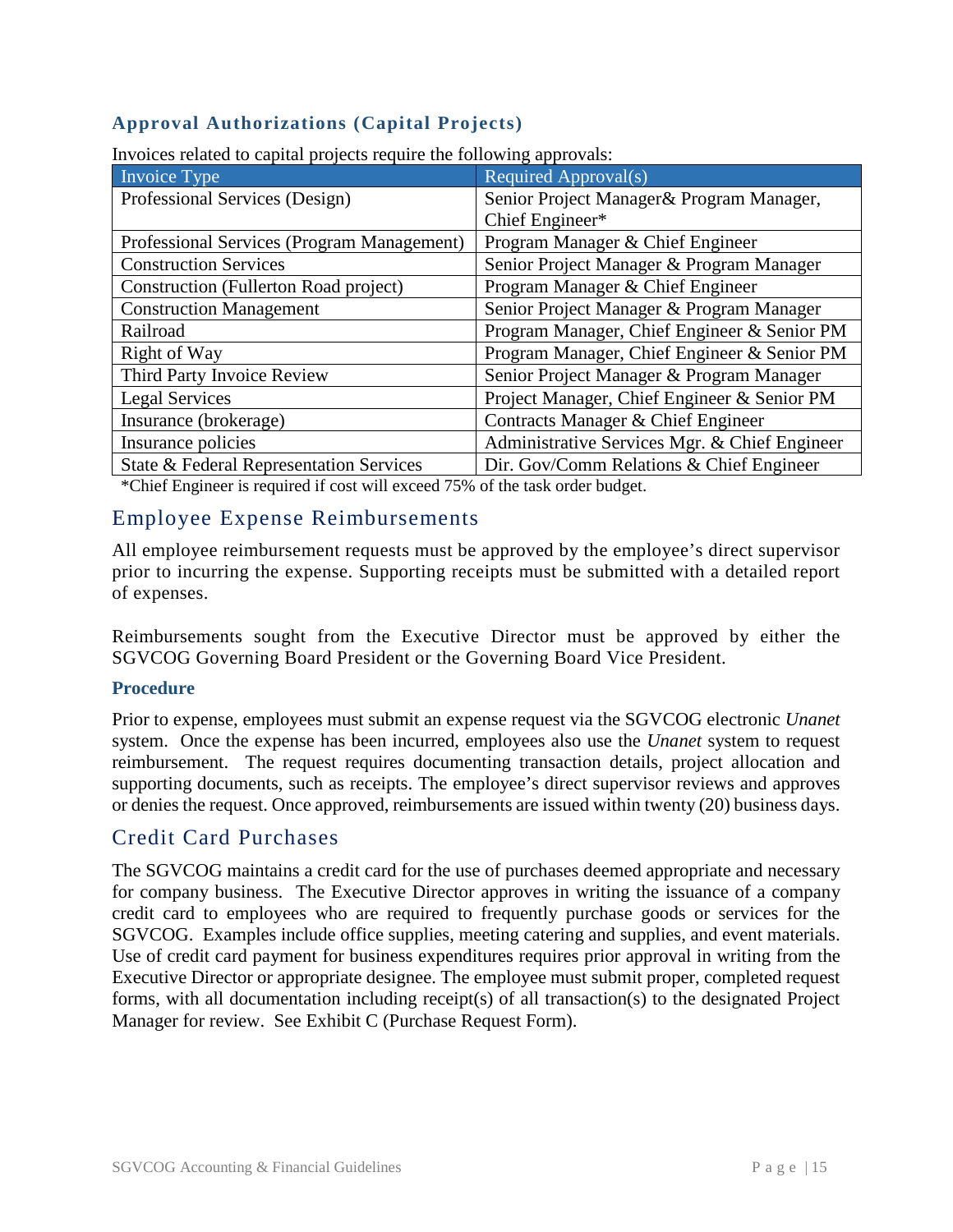#### **Procedure**

- 1. Employee submits a request to use the credit card with an explanation of intended purchases. The Executive Director or designee will approve the request before any purchases can be made.
- 2. Employee submits a completed form of transaction details and receipts for review and approval to the Executive Director or designee no more than three (3) business days after use.
	- Additional documentation is required if employee is unable to produce receipts. See Exhibit D (Missing Receipt Affidavit)
	- Amounts less than five hundred dollars (\$500.00) require approval of a designated Project Manager.
	- Amounts exceeding five hundred dollars (\$500.00) will require review of the Executive Director's designee and final approval from the Executive Director.
- 3. Project Assistant submits supporting documentation to the finance department for recording and reconciliation.

## Petty Cash

While the SGVCOG does not seek to receive or use cash for normal business transactions, a petty cash fund is available to provide a systematic method for paying and recording cash payment(s) deemed too small to be made by check or to a vendor that does not accept checks or credit cards. Petty cash is used sparingly.

SGVCOG maintains a maximum of four hundred dollars (\$400.00) petty cash in a secured location. These funds are replenished as needed. A designated project manager maintains control of and responsibility for payments disbursed from this fund. Total disbursement amount per occurrence may not exceed one hundred dollars (\$100.00). Disbursements require adequate documentation to justify their use and/or reimbursement. See Exhibit A (Purchase Request form). Receipts for all cash transactions must be submitted no more than three (3) business days after request.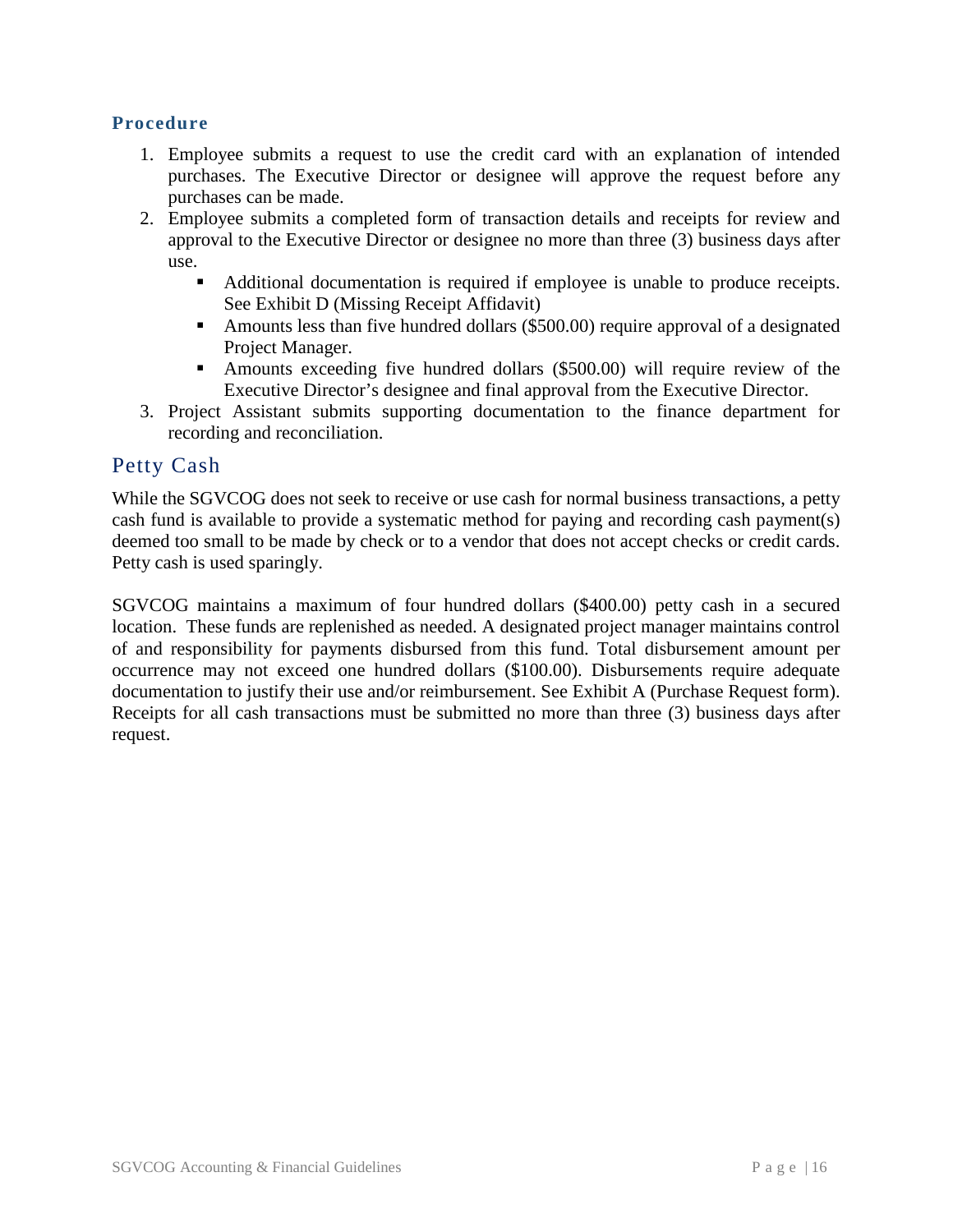# **TIMEKEEPING & PAYROLL AND BENEFITS PROCESSING**

# Board Member Stipend Payments

The SGVCOG Governing Board members are entitled to a stipend of \$75 for attendance at each Governing Board meeting, with a limit of twelve (12) meetings per fiscal calendar year. Committee meeting attendance is ineligible for stipend payments. If the Governing Board finds it necessary to meet in excess of twelve (12) meetings, approval prior to the additional meeting(s) is required by the Governing Board. Stipend payments are made quarterly.

### **Procedure**

All new Governing Board members are provided with pertinent forms necessary for enrollment in direct deposit. Payment of stipends are processed through payroll. Staff submits Governing Board sign-in sheets to Human Resources monthly for payments to be processed quarterly. Those members without direct deposits will have checks issued by the payroll service provider and mailed to them.

## Timekeeping

A timesheet is used to determine earnings and accurately report project distribution for each pay period for both full-time and part-time employees. Project distribution will be used for grant billing. Employees are required to complete a bi-weekly timesheet through an electronic timesheet/expense report system (Unanet), allocating hours to assigned projects along with descriptions of work performed. Vacation and sick time accumulated and used is tracked through the Unanet system. Staff is encouraged to log time daily to ensure accuracy of project and grant coding on timesheets.

#### **Procedure**

Employees utilize an electronic timekeeping system. Employees record hours for a two-week period with allocation of task hours by project assignment or specific job responsibilities. Once complete, the employee electronically submits his/her timesheet to their supervisor for review and approval. Supervisors are responsible for expeditiously approving timesheets for accuracy.

## Payroll

The SGVCOG Governing Board adopts a salary and classification resolution for each position once a new position is developed. All approved positions and salary ranges are adopted annually in the SGVCOG's budget and posted on the SGVCOG's website.

Employees are paid every other Friday with earnings paid through that pay period. Personnel Action Forms (Exhibit E), signed by the Executive Director, add new employees to payroll, set or adjust rates of pay, and remove employees from payroll after separation.

#### **Procedure**

The SGVCOG uses a third-party payroll service provider for its payroll reporting and submission of applicable taxes. The Administrative Services Manager, Administrative Assistant and the Director of Finance have access to payroll reporting system to ensure accuracy of payment of employee earnings, withholdings and deductions.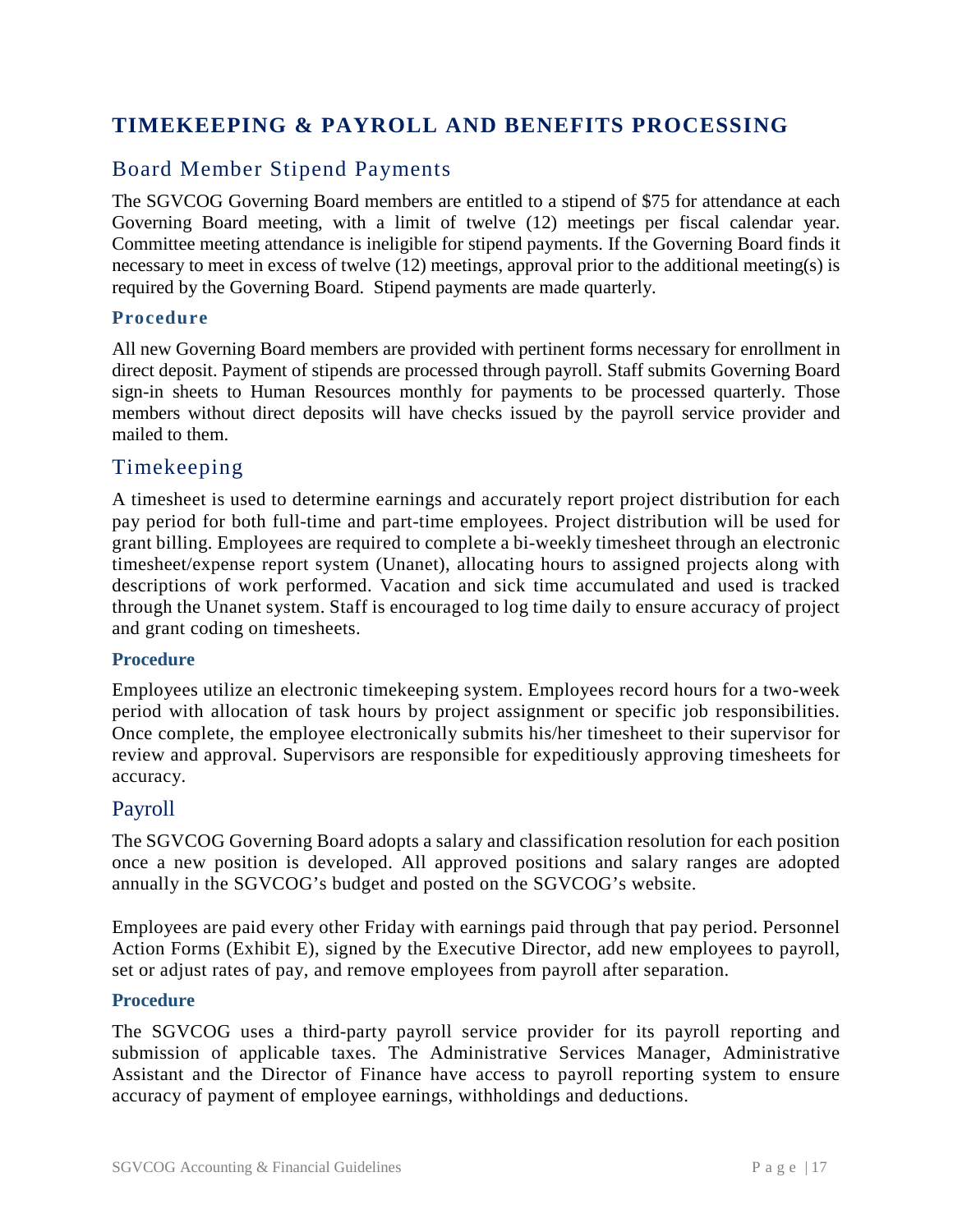Salaried employees are assumed paid at their normal rate unless otherwise noticed. Hourly employees' timesheet summaries are submitted to the Administrative Services Manager no later than Wednesday morning of the ending pay period. Any other relevant information which may cause a change in pay must be submitted as soon as possible (i.e. leaves of absence, separations, etc.). The Administrative Assistant inputs all relevant information and prepare payroll for submission. The Administrative Assistant submits a pre-processing reporting journal to the Administrative Services Manager for approval. The report reflects employee earning, deductions, part time employee hours and another additional compensation due.

The Administrative Services Manager electronically submits the payroll for processing. Once submitted, the Director of Finance will electronically receive a notice of submission. The Director of Finance reviews the payroll information for accuracy. The payroll service calculates, withholds and submits applicable taxes. Check stubs are be available to the SGVCOG employees to download.

Net pay and withholdings are automatically debited from the agency's operating account and subsequently forwarded to the designated employee banking institutions and applicable federal and state tax entities.

## Retirement Contributions *CalPERS*

All full time and eligible part-time employees will be enrolled in California Public Employees Retirement System (CalPERS). If applicable, employee contributions will be deducted from the employees pay.

#### *Procedure*

The Administrative Services Manager is responsible for payroll reporting to CalPERS. The CalPERS system requires reporting employee earnings each payroll and contribution submissions for all employees. A member summary contributions report is generated through the CalPERS payroll reporting system that defines all contribution information or adjustments and serves as supporting documentation for submissions. Payroll reporting of hours is required for CalPERS retired annuitants under the contract with CalPERS. No additional contributions are required for retired annuitants.

## *ICMA*

Employees may participate in an optional employee-sponsored retirement plan with ICMA.

## **Procedure**

Employees' designated retirement contributions are deducted from their pay with each payroll and contributions transmitted via ACH within three business days. Contribution submission reports are prepared on-line by the Administrative Assistant, contributions are transmitted Administrative Services Manager. A contribution summary reflecting employee contributions serves as a check request back up for the Finance Department to electronically transmit necessary funds to ICMA.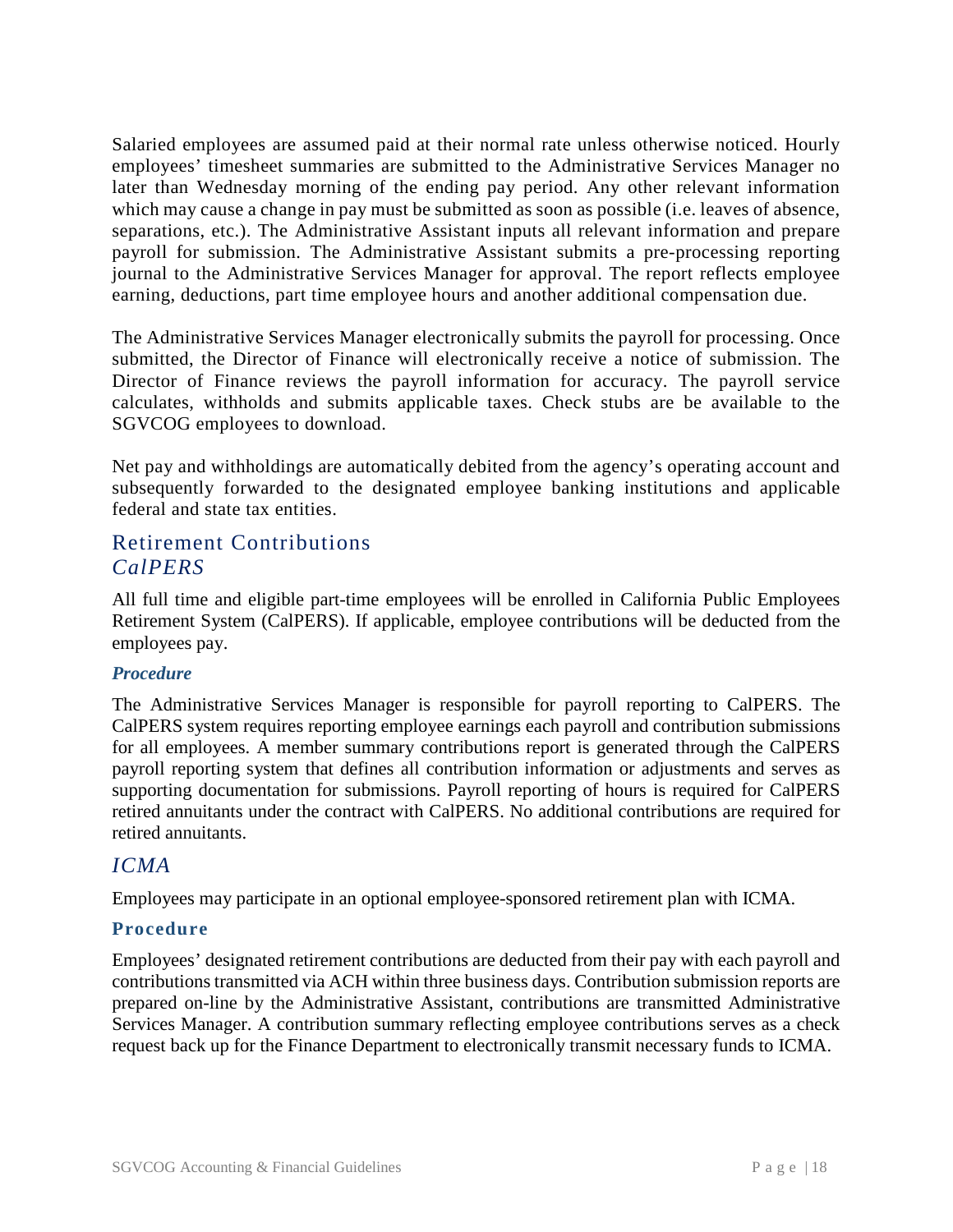# Year-End Reporting

The Finance Department is responsible for issuing annual Form 1099s for payments exceeding \$600 in a calendar year. Form 1099s will be issued on or before January 31<sup>st</sup> for the prior calendar year.

The Administrative Services Manager is responsible for issuance of year-end W2 forms to each employee and Governing Board member/delegate on or before January 31<sup>st</sup> for the prior calendar year.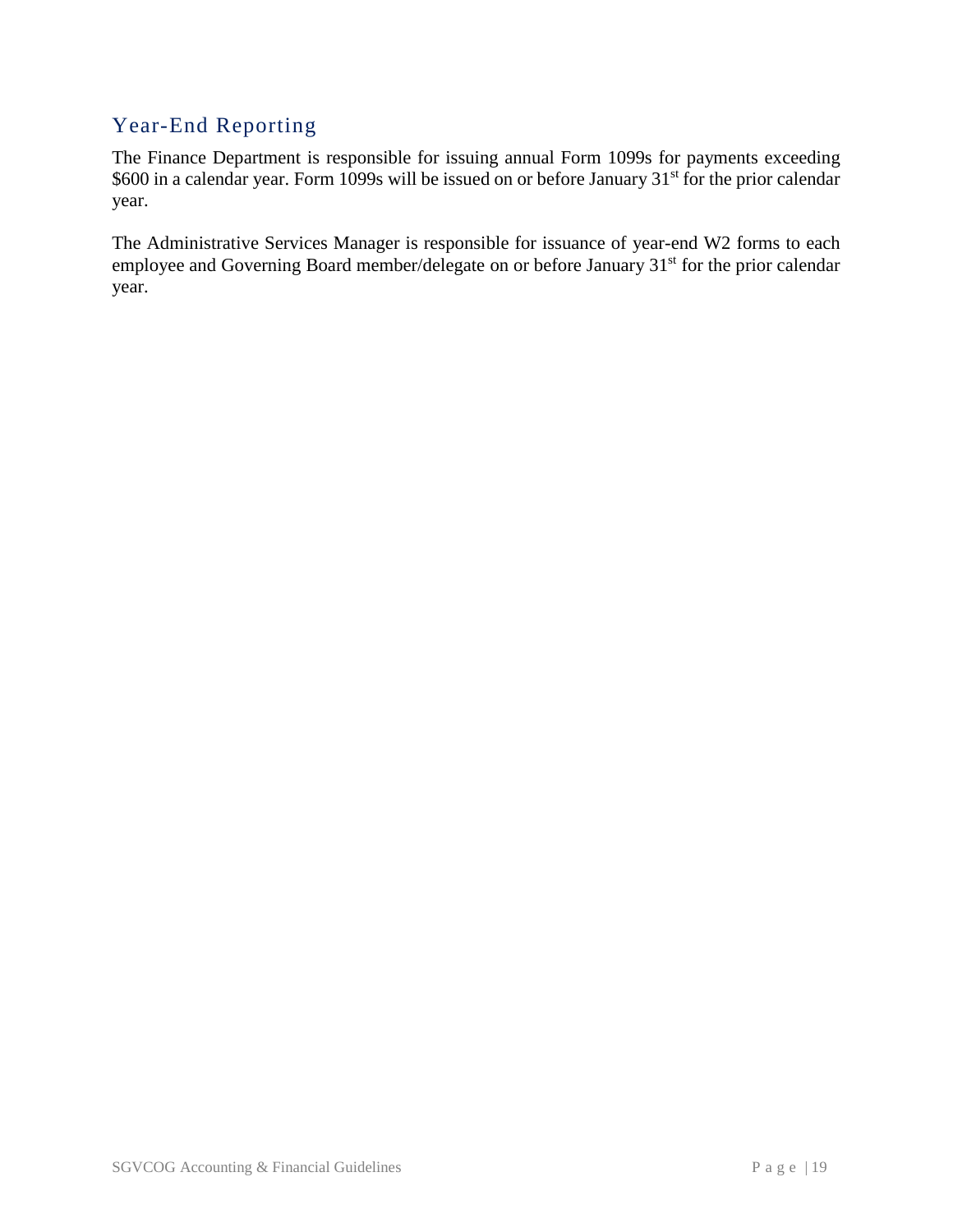|                                                  |                                                           |                             |                  | <b>INVOICE</b>    |
|--------------------------------------------------|-----------------------------------------------------------|-----------------------------|------------------|-------------------|
|                                                  |                                                           |                             |                  | Date 07/01/2016   |
| San Gabriel Valley Council of Governments.       |                                                           |                             | <b>Invoice #</b> |                   |
|                                                  |                                                           |                             |                  | Terms Net 45 Days |
|                                                  |                                                           |                             | <b>Due Date</b>  |                   |
| <b>Bill To:</b>                                  | Mail To:                                                  |                             |                  |                   |
| «Name1»                                          | San Gabriel Valley Council of Governments                 |                             |                  |                   |
| «Address_Line_1»<br>«Address Line 2»             | Attn: Finance Department<br>1000 S. Fremont Ave., Unit 42 |                             |                  |                   |
| «City», «State» «Zip_Code»                       | Alhambra, CA 91803                                        |                             |                  |                   |
|                                                  |                                                           |                             |                  |                   |
| <b>Description</b>                               |                                                           |                             | <b>Amount</b>    |                   |
| FY 20XX-20XX Annual Membership Dues              |                                                           |                             |                  | «Amount»          |
|                                                  |                                                           |                             |                  |                   |
|                                                  |                                                           |                             |                  |                   |
|                                                  |                                                           |                             |                  |                   |
|                                                  |                                                           |                             |                  |                   |
|                                                  |                                                           |                             |                  |                   |
|                                                  |                                                           |                             |                  |                   |
|                                                  |                                                           |                             |                  |                   |
| Please Indicate the Funding Source for our Dues: |                                                           |                             |                  |                   |
|                                                  |                                                           |                             |                  |                   |
| General Fund \$                                  |                                                           |                             |                  |                   |
| Prop A & C, Transportation Funds \$              |                                                           |                             |                  |                   |
|                                                  |                                                           |                             |                  |                   |
|                                                  |                                                           |                             |                  |                   |
|                                                  |                                                           |                             | Total «Amount»   |                   |
|                                                  |                                                           |                             |                  |                   |
|                                                  |                                                           | Payment/Credit              |                  |                   |
|                                                  |                                                           | <b>Balance Due</b> «Amount» |                  |                   |
|                                                  |                                                           |                             |                  |                   |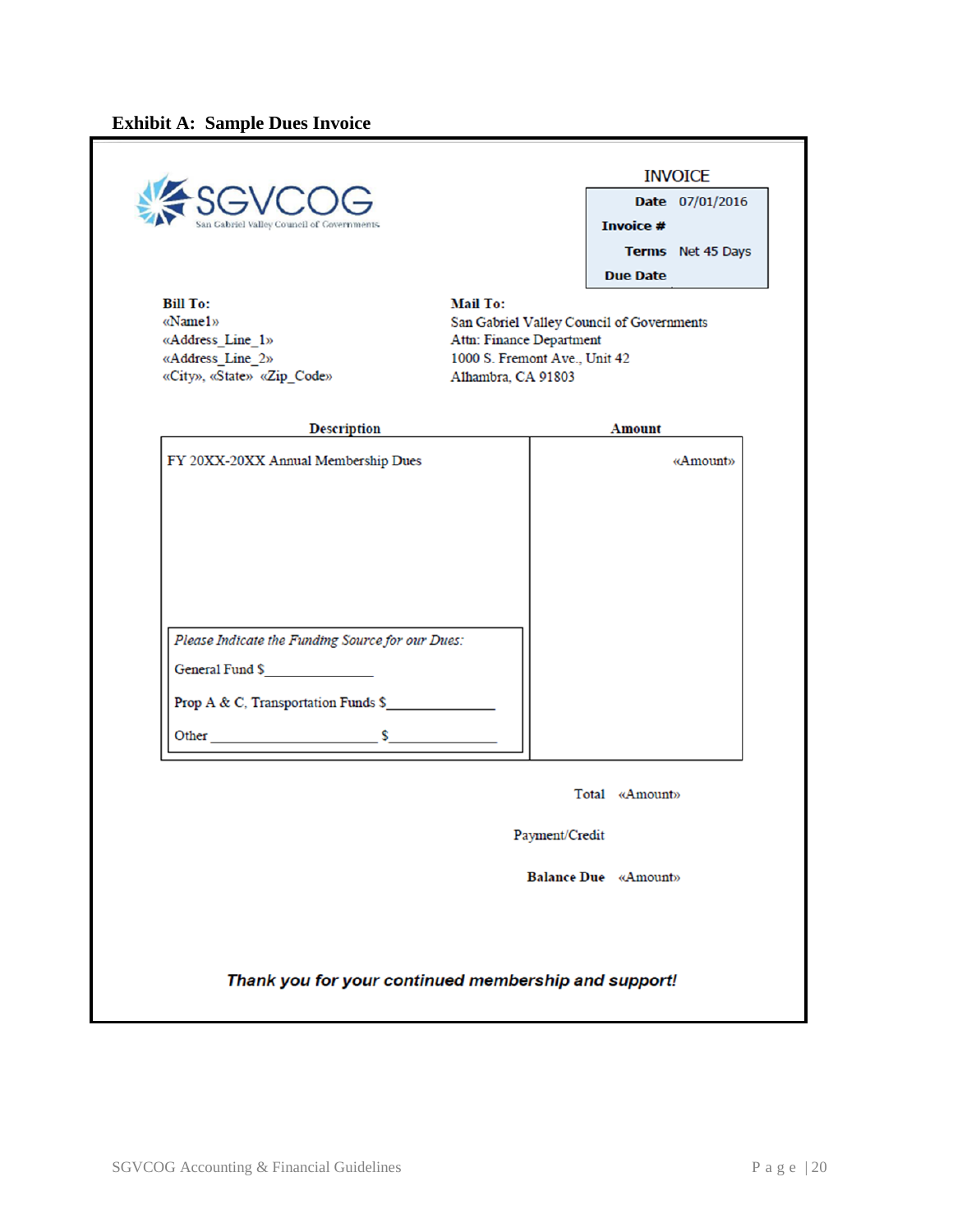## **Exhibit B: Professional Services Invoice Review Form**



#### **Professional Services Invoice Review Form**

|                                 |                    | <b>Invoice Review</b>             |                                         |
|---------------------------------|--------------------|-----------------------------------|-----------------------------------------|
| Contractor:                     |                    |                                   |                                         |
| Invoice Amount:                 |                    |                                   |                                         |
| Project Title:                  |                    |                                   |                                         |
| Project Manager:                |                    |                                   |                                         |
| Signature:                      |                    |                                   |                                         |
| Contract Type:                  | OTime & Materials  | ODeliverables-Based               | O Retainer                              |
| Within scope                    | Rates approved     | Expenses approved/<br>eligible    | Cost calculations<br>confirmed          |
| Work product<br>approved        | Positions approved | Invoice documentation<br>provided | Insurance active/<br>meets requirements |
| <b>Contract Execution Date:</b> |                    | <b>Contract Expiration Date:</b>  |                                         |
| Approved by:<br>( > \$5,000)    |                    |                                   |                                         |
|                                 |                    | <b>Payment Authorization</b>      |                                         |
| Vendor ID:                      |                    |                                   |                                         |
| Invoice #:                      |                    |                                   | Copy: Bill to grant                     |
| Invoice Date:                   |                    | Entered into GP                   |                                         |
| Requested by:                   |                    |                                   |                                         |
| Reviewed by:                    |                    |                                   |                                         |
| Approved by:                    |                    |                                   |                                         |
| <b>Account Title:</b>           |                    |                                   |                                         |
| Account#:                       |                    |                                   |                                         |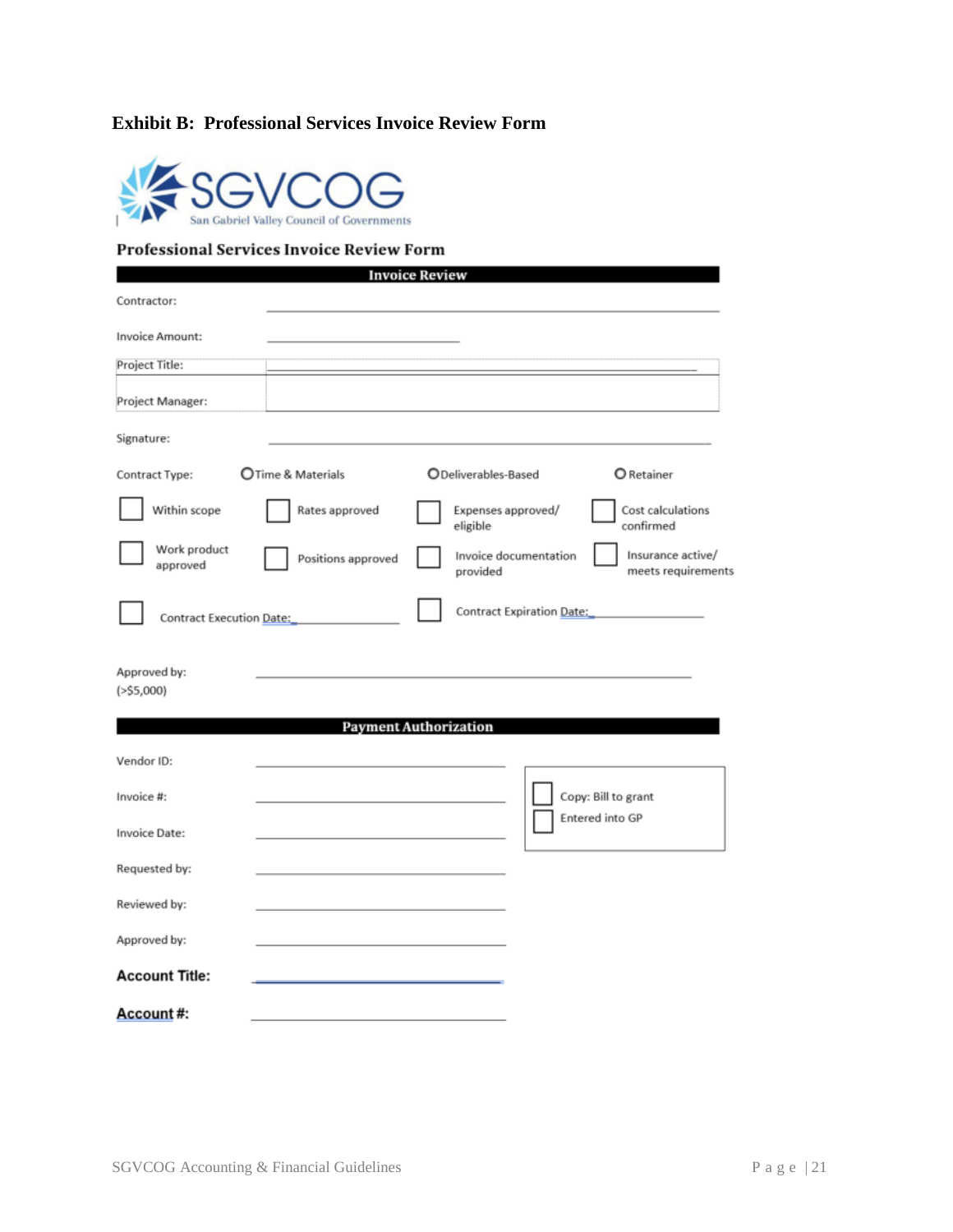# **Exhibit C: Purchase Request Form**

|                                                                                                                                                                                                                    | SGVCOG                                                           | <b>PURCHASE REQUEST</b><br>PLEASE PRINT TO COMPLETE                                                                                                                                       | $\Box$ Recurring Charge<br>Approved Date: |  |  |  |  |
|--------------------------------------------------------------------------------------------------------------------------------------------------------------------------------------------------------------------|------------------------------------------------------------------|-------------------------------------------------------------------------------------------------------------------------------------------------------------------------------------------|-------------------------------------------|--|--|--|--|
|                                                                                                                                                                                                                    | <b>Method of Payment:</b>                                        |                                                                                                                                                                                           |                                           |  |  |  |  |
|                                                                                                                                                                                                                    | <b>Credit Card</b>                                               | Invoice<br>Petty Cash                                                                                                                                                                     | EFT                                       |  |  |  |  |
|                                                                                                                                                                                                                    | <b>Requested By:</b>                                             | <u> 1980 - Johann Barn, amerikansk politiker (</u>                                                                                                                                        | Date: $\qquad \qquad$                     |  |  |  |  |
|                                                                                                                                                                                                                    | <b>Intended Purchase:</b>                                        |                                                                                                                                                                                           |                                           |  |  |  |  |
|                                                                                                                                                                                                                    | Purchase<br>Amount: (Anticipated)                                | the control of the control of the control of the control of the control of the control of                                                                                                 |                                           |  |  |  |  |
|                                                                                                                                                                                                                    | <b>Reviewed By:</b>                                              | <u> 1989 - Johann Stein, mars an deus an deus Amerikaansk kommunister (</u>                                                                                                               | N/A                                       |  |  |  |  |
|                                                                                                                                                                                                                    |                                                                  |                                                                                                                                                                                           |                                           |  |  |  |  |
|                                                                                                                                                                                                                    |                                                                  | PROOF OF TRANSACTION                                                                                                                                                                      |                                           |  |  |  |  |
|                                                                                                                                                                                                                    |                                                                  | This completed form must be submitted with three (3) business days of transactions or receipt of invoice.                                                                                 |                                           |  |  |  |  |
|                                                                                                                                                                                                                    | Merchant/Payee Name:                                             |                                                                                                                                                                                           | Amount: \$                                |  |  |  |  |
|                                                                                                                                                                                                                    | Account to be Charged: (If Applicable)<br>$\Box$ SGV Energy Wise | Receipt or Invoice Provided: Y / N (Additional form required if unable to provide receipt)<br>$\Box$ Other:<br>the control of the control of the control of the control of the control of |                                           |  |  |  |  |
|                                                                                                                                                                                                                    | Explanation: (if intended purchase changed)                      |                                                                                                                                                                                           |                                           |  |  |  |  |
| By signing, I am certifying that the above items are appropriate and necessary expenses incurred by me, for the<br>San Gabriel Valley Council of Governments. I also certify that the items were received in full. |                                                                  |                                                                                                                                                                                           |                                           |  |  |  |  |
|                                                                                                                                                                                                                    | <b>Employee Signature:</b>                                       | the control of the control of the control of the control of the control of the control of                                                                                                 | Date:                                     |  |  |  |  |
|                                                                                                                                                                                                                    | <b>Reviewed By:</b>                                              |                                                                                                                                                                                           | N/A                                       |  |  |  |  |
|                                                                                                                                                                                                                    | Amounts Exceeding \$500.00 Require Additional Review             |                                                                                                                                                                                           |                                           |  |  |  |  |
| <b>Approved By:</b>                                                                                                                                                                                                |                                                                  |                                                                                                                                                                                           |                                           |  |  |  |  |
|                                                                                                                                                                                                                    |                                                                  |                                                                                                                                                                                           |                                           |  |  |  |  |
|                                                                                                                                                                                                                    | Vendor ID:                                                       | <b>FOR INTERNAL USE ONLY</b>                                                                                                                                                              | □ Copy: Bill to Grant                     |  |  |  |  |
|                                                                                                                                                                                                                    | Invoice Date:                                                    |                                                                                                                                                                                           | $\Box$ Entered Into GP                    |  |  |  |  |
|                                                                                                                                                                                                                    | Invoice No.                                                      |                                                                                                                                                                                           |                                           |  |  |  |  |
|                                                                                                                                                                                                                    | Account Title:                                                   |                                                                                                                                                                                           |                                           |  |  |  |  |
|                                                                                                                                                                                                                    | Account Code:                                                    |                                                                                                                                                                                           |                                           |  |  |  |  |
|                                                                                                                                                                                                                    |                                                                  |                                                                                                                                                                                           | (Revised May 2018)                        |  |  |  |  |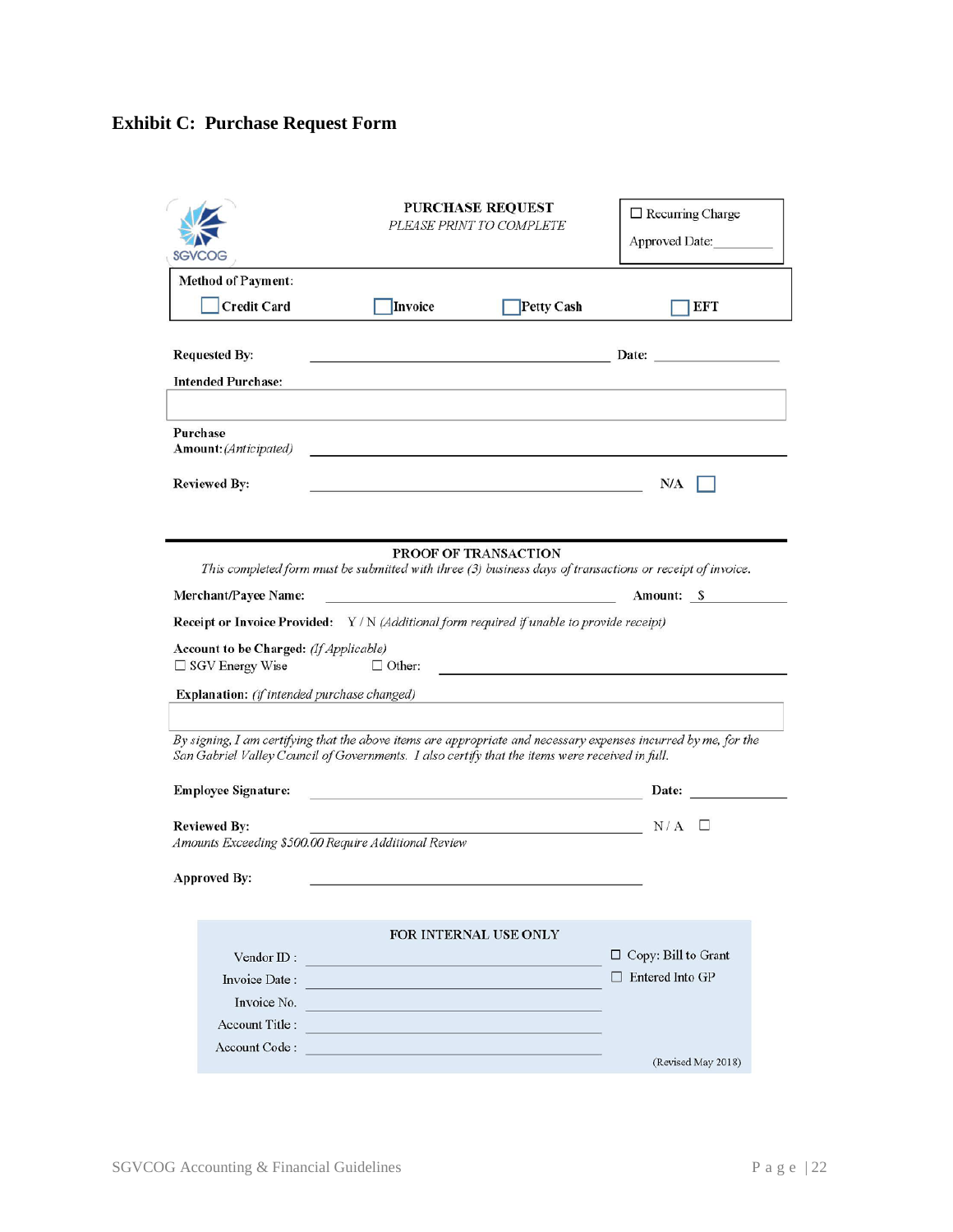**Exhibit D: Missing Receipt Affidavit**

|                                                                                                                                                                                                                                | <b>MISSING RECEIPT AFFIDAVIT</b>                                                                                                                                                                                                                                                                                                                                                  |
|--------------------------------------------------------------------------------------------------------------------------------------------------------------------------------------------------------------------------------|-----------------------------------------------------------------------------------------------------------------------------------------------------------------------------------------------------------------------------------------------------------------------------------------------------------------------------------------------------------------------------------|
|                                                                                                                                                                                                                                | PLEASE PRINT TO COMPLETE                                                                                                                                                                                                                                                                                                                                                          |
| <b>Employee Name:</b><br>the control of the control of the control of the                                                                                                                                                      | Date of Request:                                                                                                                                                                                                                                                                                                                                                                  |
| I am missing a receipt for:                                                                                                                                                                                                    |                                                                                                                                                                                                                                                                                                                                                                                   |
| I Incurred This Expense At:<br>(Merchant/Payee Name)                                                                                                                                                                           | and the control of the control of the control of the control of the control of the control of the control of the                                                                                                                                                                                                                                                                  |
| Date of Transaction: and the contract of the contract of the contract of the contract of the contract of the contract of the contract of the contract of the contract of the contract of the contract of the contract of the c | Amount:                                                                                                                                                                                                                                                                                                                                                                           |
|                                                                                                                                                                                                                                | I UNDERSTAND THAT A MISSING RECEIPT AFFIDAVIT SHOULD BE USED ON RARE<br>OCCASIONS AND MAY NOT BE USED ON A ROUTINE BASIS. I FURTHER UNDERSTAND<br>THAT EXCESSIVE USE OF A MISSING RECEIPT AFFIDAVIT MAY REVOKE THE PRIVILEGE<br>OF USING A COMPANY CREDIT CARD. I CERTIFY THAT THE AMOUNT SHOWN IS THE<br>AMOUNT I ACTUALLY PAID; THAT I HAVE NOT AND WILL NOT SUBMIT A DUPLICATE |
|                                                                                                                                                                                                                                | CLAIM: AND THAT I HAVE NOT AND WILL NOT SEEK A CLAIM FOR THESE EXPENSES                                                                                                                                                                                                                                                                                                           |
| FROM ANY OTHER.<br>Employee Signature:<br>Reviewed By:                                                                                                                                                                         | Date:<br>Date:<br><u>and the state of the state of the state of the state of the state of the state of the state of the state of the state of the state of the state of the state of the state of the state of the state of the state of the state</u>                                                                                                                            |
|                                                                                                                                                                                                                                |                                                                                                                                                                                                                                                                                                                                                                                   |
|                                                                                                                                                                                                                                | <b>FOR INTERNAL USE ONLY</b>                                                                                                                                                                                                                                                                                                                                                      |
| Vendor ID:                                                                                                                                                                                                                     | Copy: Bill to Grant                                                                                                                                                                                                                                                                                                                                                               |
| Invoice Date:                                                                                                                                                                                                                  | □ Entered Into GP                                                                                                                                                                                                                                                                                                                                                                 |